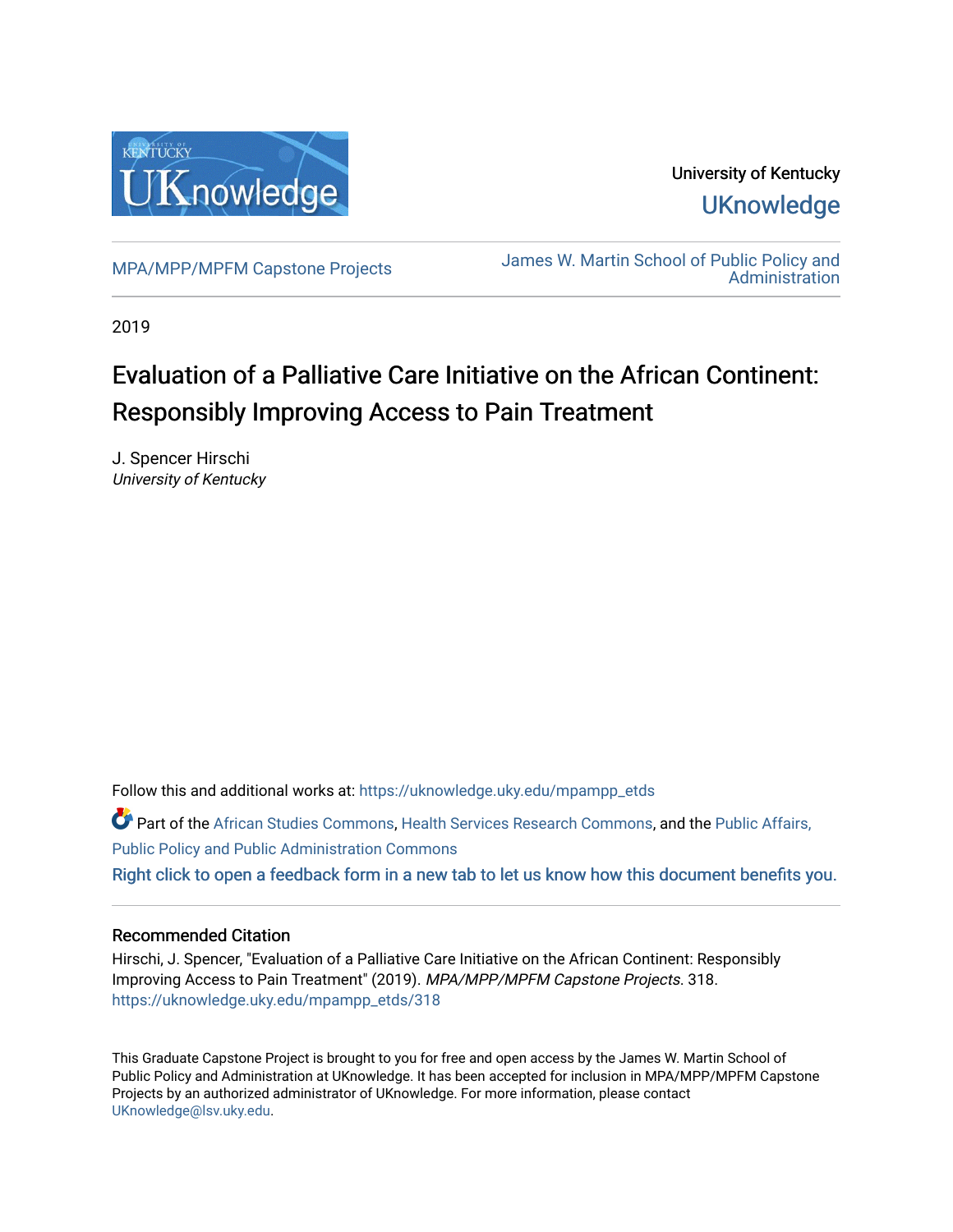# **Evaluation of a Palliative Care Initiative on the African Continent: Responsibly Improving Access to Pain Treatment**

**J. Spencer Hirschi** University of Kentucky Martin School of Public Policy and Administration PharmD/MPA Candidate Spring 2019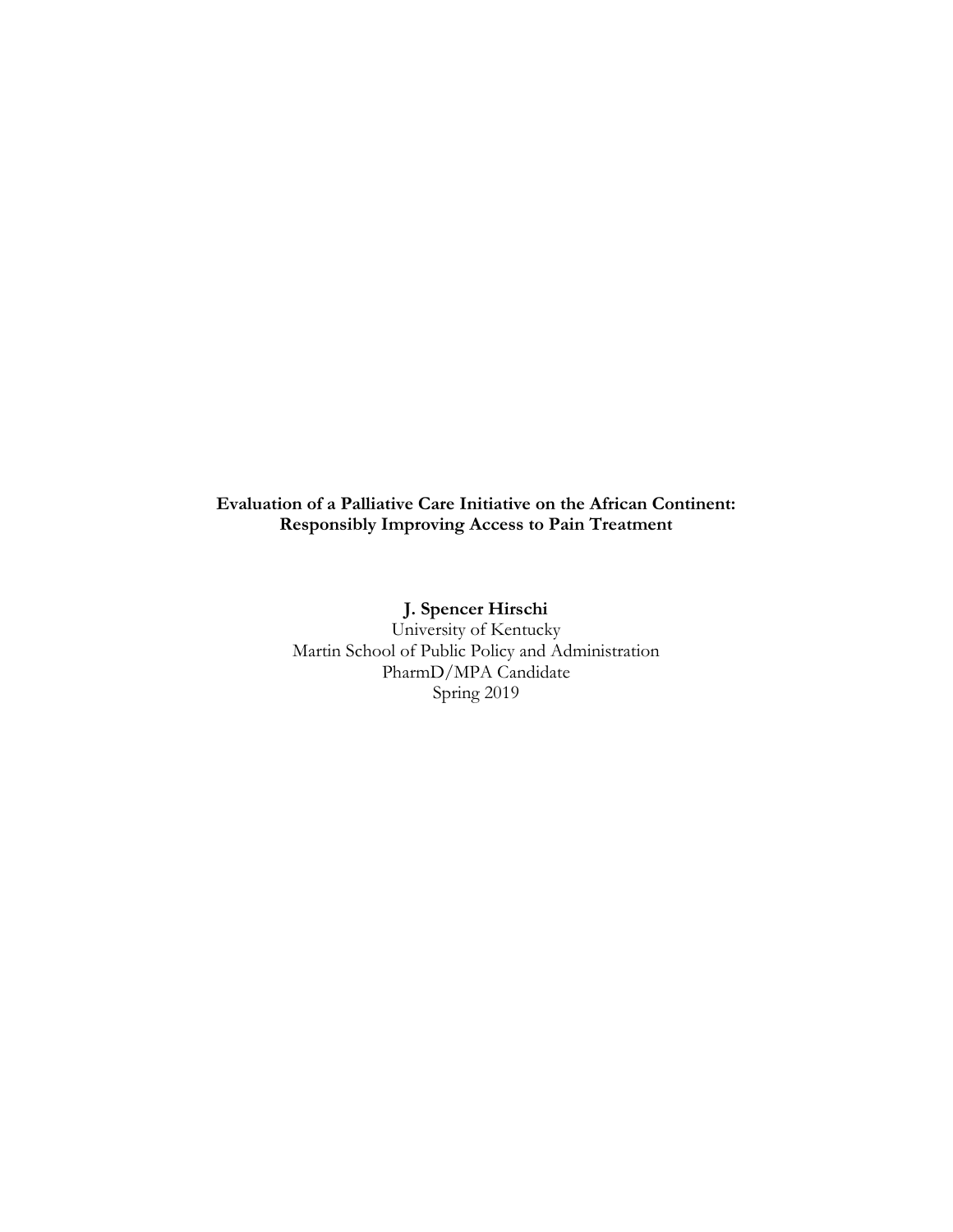# **Table of Contents**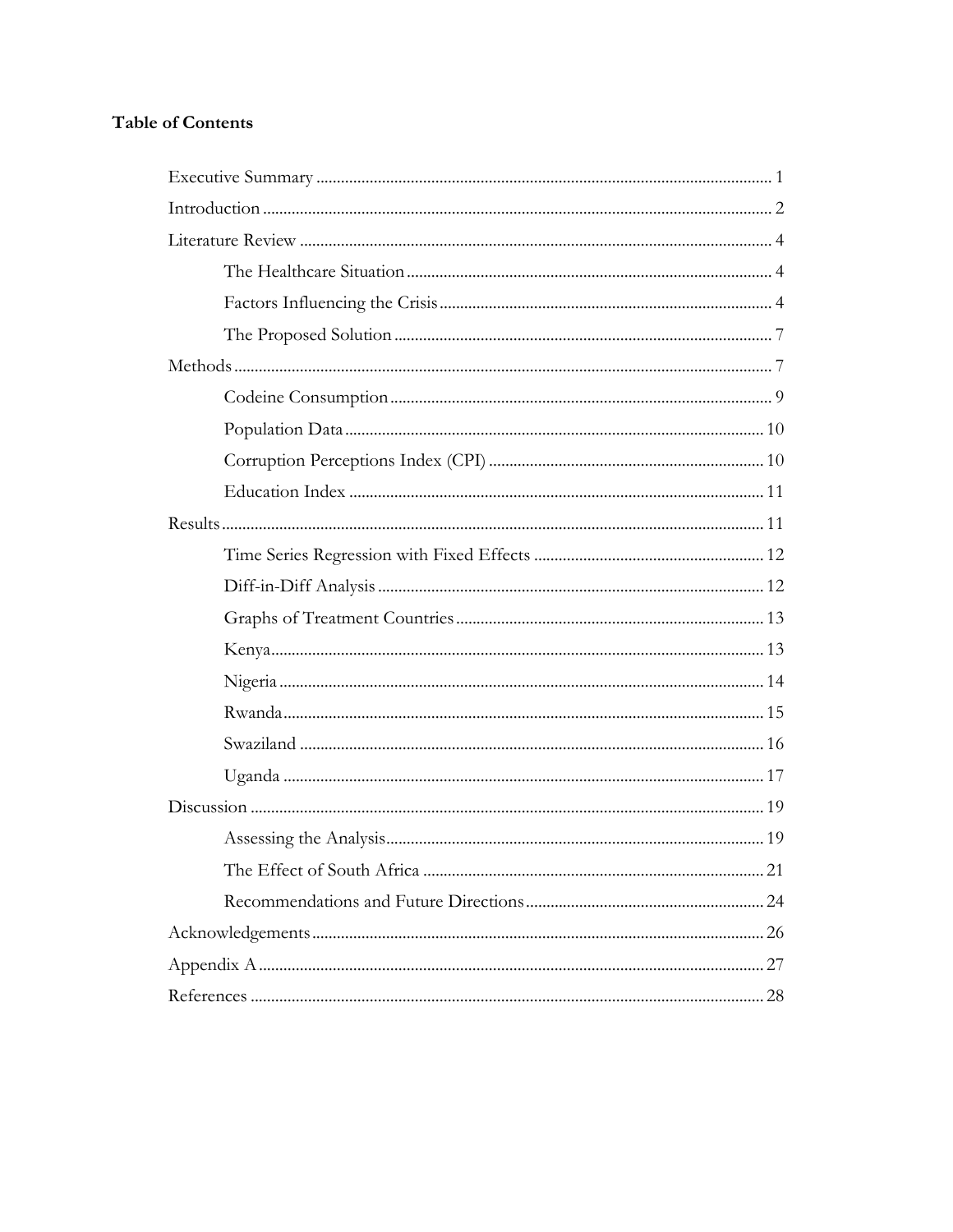#### **Executive Summary**

The African continent today faces a crisis of inadequate palliative care, in spite of the growing level of suffering of its citizens who are faced with debilitating diseases and injuries. Much of this problem stems from deeply ingrained attitudes towards opioids: while the American continent grapples with the effects of opioid overprescribing, physicians trained in Africa are taught that opioids are inappropriate for virtually all scenarios, and therefore they come to fear and avoid their use or simply remain untrained on them altogether. Patients fail to advocate for themselves out of submission to the doctor's authority, governments remain apathetic to the situation, and as a result thousands of Africans die every year in agonizing and completely preventable pain.

Recognizing this growing problem, American Cancer Society (ACS) has partnered with African governments and hospice organizations to create an initiative known as "Treat the Pain." The main focus of the program is on in-house production of an oral morphine solution that is cheap to make, simple to administer, and highly effective at treating pain. The program has been implemented in 5 different African countries (Uganda, Kenya, Rwanda, Nigeria, and Swaziland), and several other countries have expressed interest and are currently receiving "technical support" from ACS. Due to a scarcity of high-quality data, attempts at program evaluation have been limited and it is not known whether the initiative is having its intended effect.

This capstone represents a first attempt at utilizing the available information to determine whether countries implementing "Treat the Pain" have indeed increased their consumption of opioids, specifically morphine. Utilizing a United Nations report on opioid consumption, I have attempted to determine whether there is a difference in reported morphine consumption after the date of program implementation when compared to the years before, and also in comparison to countries not participating in the initiative. Using a time series regression and difference-indifferences analysis, I found no statistically significant impact on morphine consumption due to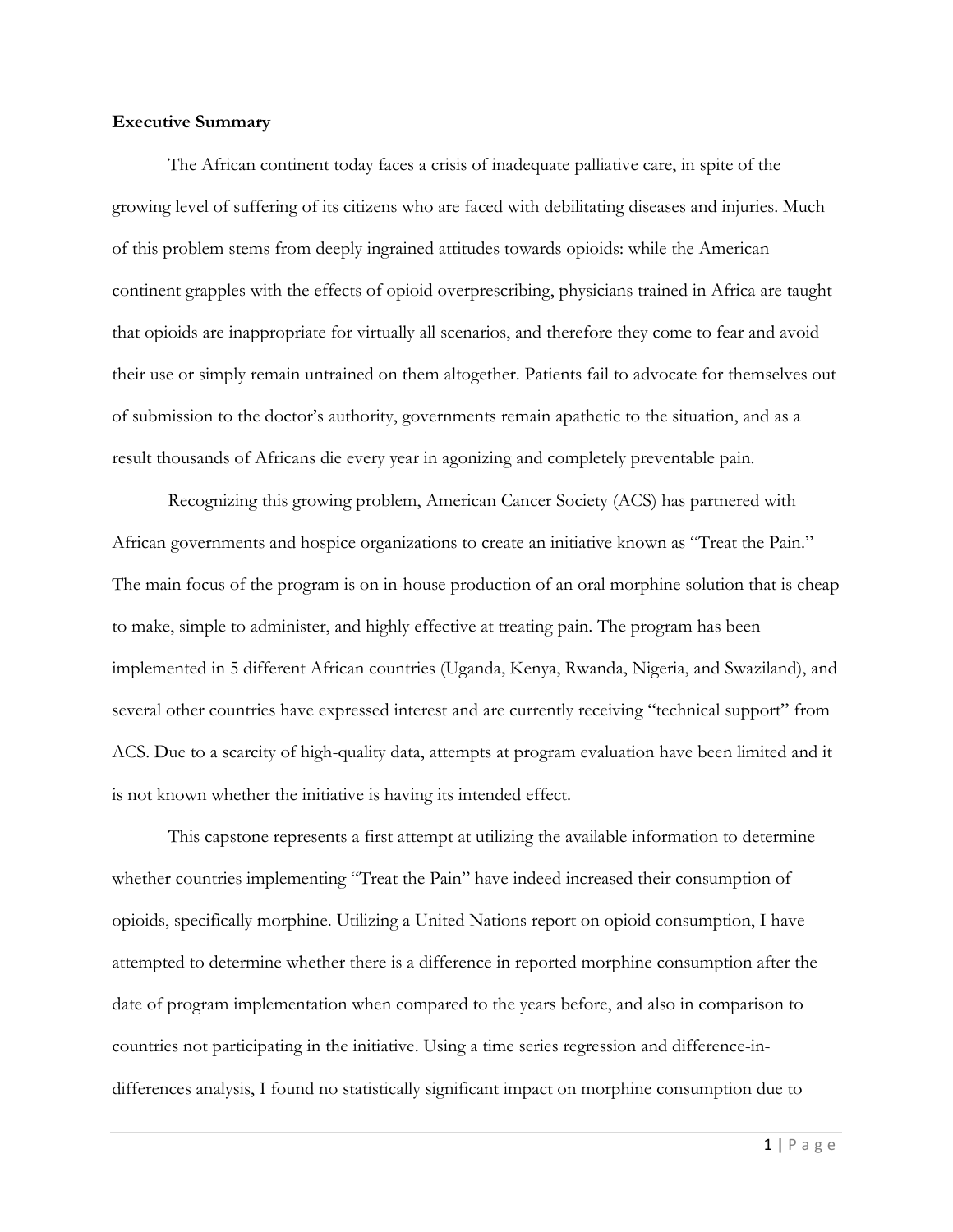program implementation. Given that there are few instances of the program and that the morphine consumption data is deeply flawed, I recommend continued controlled implementation of the program, and emphasize improved data collection going forward.

## **Introduction**

It is difficult for those living in the developed world to imagine a scenario where a loved one suffering with a debilitating and painful disease (such as cancer) would receive only acetaminophen or ibuprofen as a treatment for their pain. Yet this is the daily reality for many people living in low and middle income countries, and it reaches nearly epidemic proportions when considering the African continent specifically. A graphical depiction of worldwide opioid consumption (in morphine milligram equivalents per capita) in 2015 starkly reveals Africa's anomalous behavior:



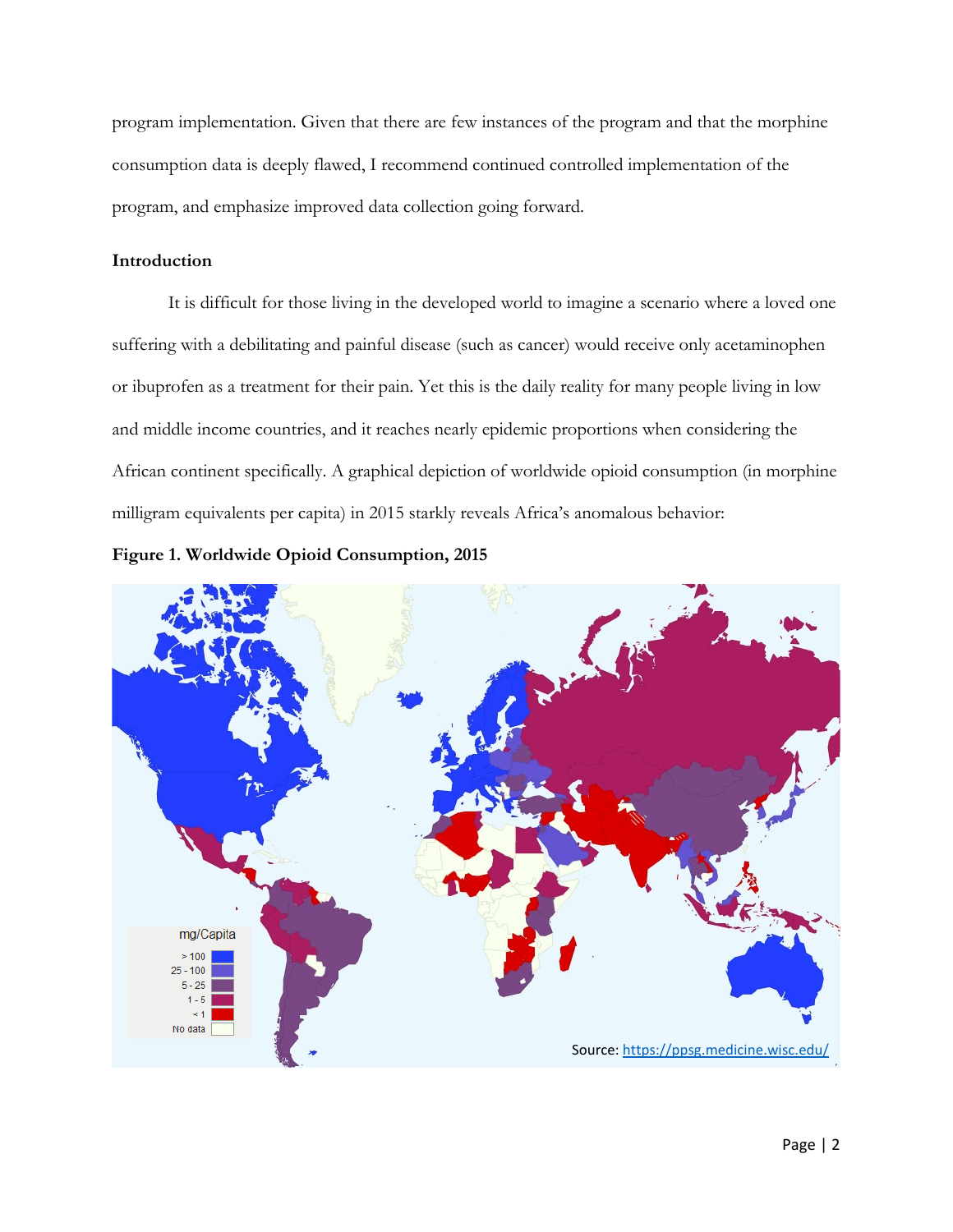When repeating this map across multiple years, a similar pattern emerges: in any given year, different African countries might appear with a report of opioid consumption, but consistently at very low levels. It is also consistent that each year about half of African countries fail to make a report (i.e. "No data").

In spite of the inexpensive nature of palliative treatment options, specifically morphine, African governments and physicians appear irrationally averse to providing such treatment to their patients. Yet little has been done to acknowledge or address the problem, leaving many thousands of Africans with inadequate care. One rare exception to this tragedy has appeared in the form of a hospice organization in partnership with American Cancer Society (ACS), creating an initiative known as "Treat the Pain." The concept focuses on increasing the supply of morphine, building prescriber awareness and knowledge of palliative care, and advocating to government organizations for improved access to pain treatments for those who are suffering.

Analysis of the program to date has been difficult (mainly due to the scarcity of quality data on the African continent) and has focused largely on epidemiologic data to assess unmet need (ACS, 2013). It is the purpose of this capstone to determine what impact the morphine production initiative may have had on morphine consumption in the countries where it has been implemented. Morphine consumption data from individual countries will be analyzed in the context of the date of ACS program implementation and compared to countries where the program has not yet been adopted. While this analysis certainly bears flaws, its intent is to elucidate whether ACS is in fact achieving its goal of improving morphine utilization and access, and if further expansion of the program should be considered.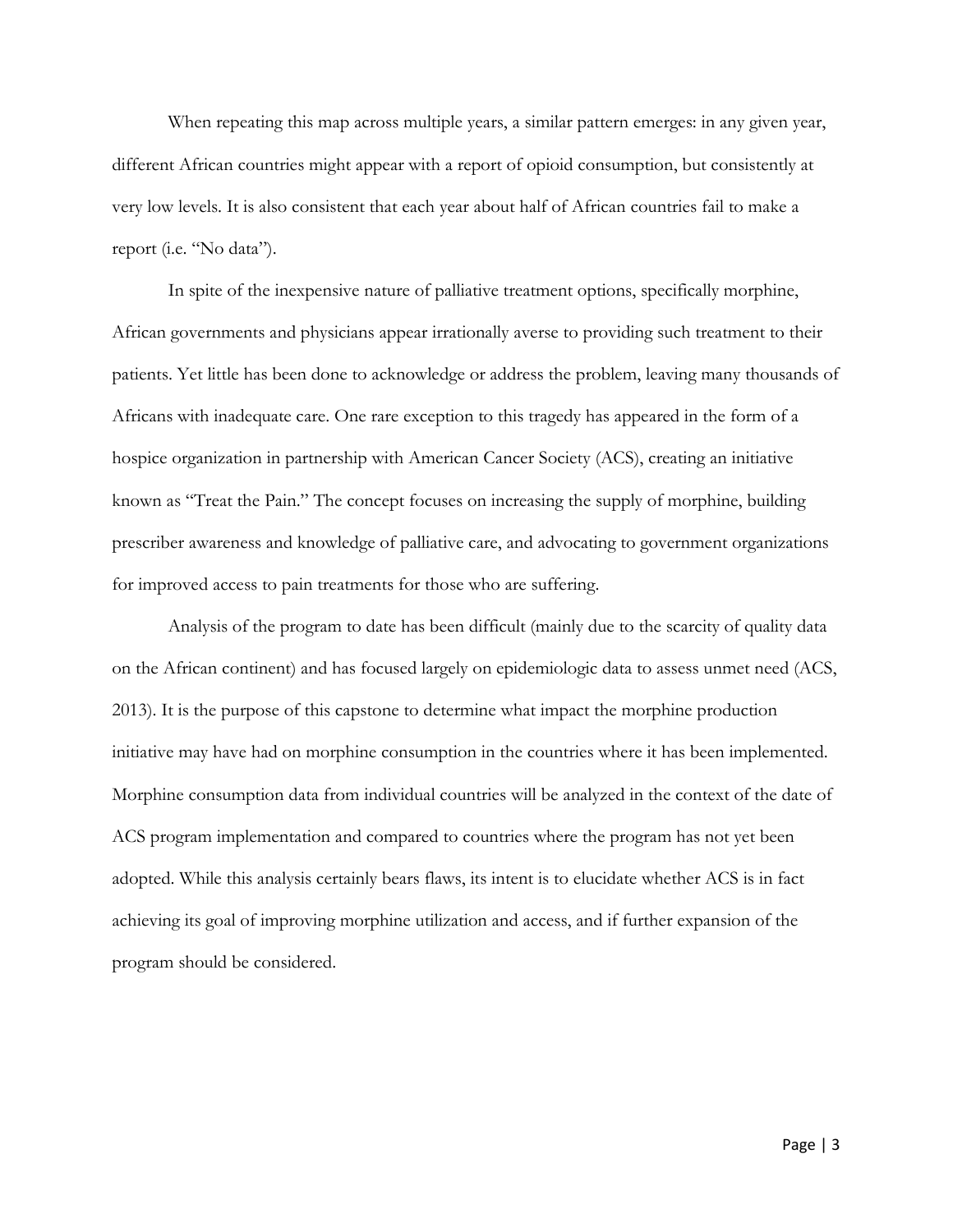#### **Literature Review**

#### *The Healthcare Situation in Africa*

The African continent faces a unique crisis of suffering in comparison to the rest of the world. Perhaps its most pressing issue is an overwhelming burden of HIV/AIDS: according to hiv.gov, 53 percent of all cases worldwide are in eastern and southern Africa (19.4 million people), and 17 percent of cases are in western and central Africa (6.1 million people) (U.S. DHHS, 2018). While access to antiretroviral treatment is improving through the efforts of international organizations, those afflicted with the disease are still subject to many of its unfortunate effects. Often overlooked are the painful side effects of AIDS, either from infection or cancer and resulting damage to organs and tissues of the body. Also on the rise in Africa is the incidence of cancer, which now surpasses malaria as a cause of death in Africans (635,400 cancer deaths v. 394,000 malaria deaths in 2015) (Dent et al, 2017). Cancer treatments are even less accessible than antiretrovirals or antimalarials, meaning that the majority of cancer patients in Africa either die before receiving treatment, or they present at advanced stages of disease when tumors are disfiguring and extremely painful (Dent et al, 2017; Hannon, Breffni et al, 2016).

Access to palliative care services in most of Africa is similarly insufficient to meet the overwhelming need created by AIDS, cancer, and other diseases. Palliative care refers to the range of services employed to provide comfort and dignity to those suffering with a terminal or chronic illness that bears a high burden of pain (WPCA and WHO, 2014). In spite of the relatively inexpensive nature of palliative treatment options, various factors have led to the absence of such services from much of the African continent.

### *Factors Influencing the Crisis*

Perhaps the most apparent factor contributing to Africa's palliative care crisis is the general scarcity of resources throughout much of the continent. This results in deficiencies across the entire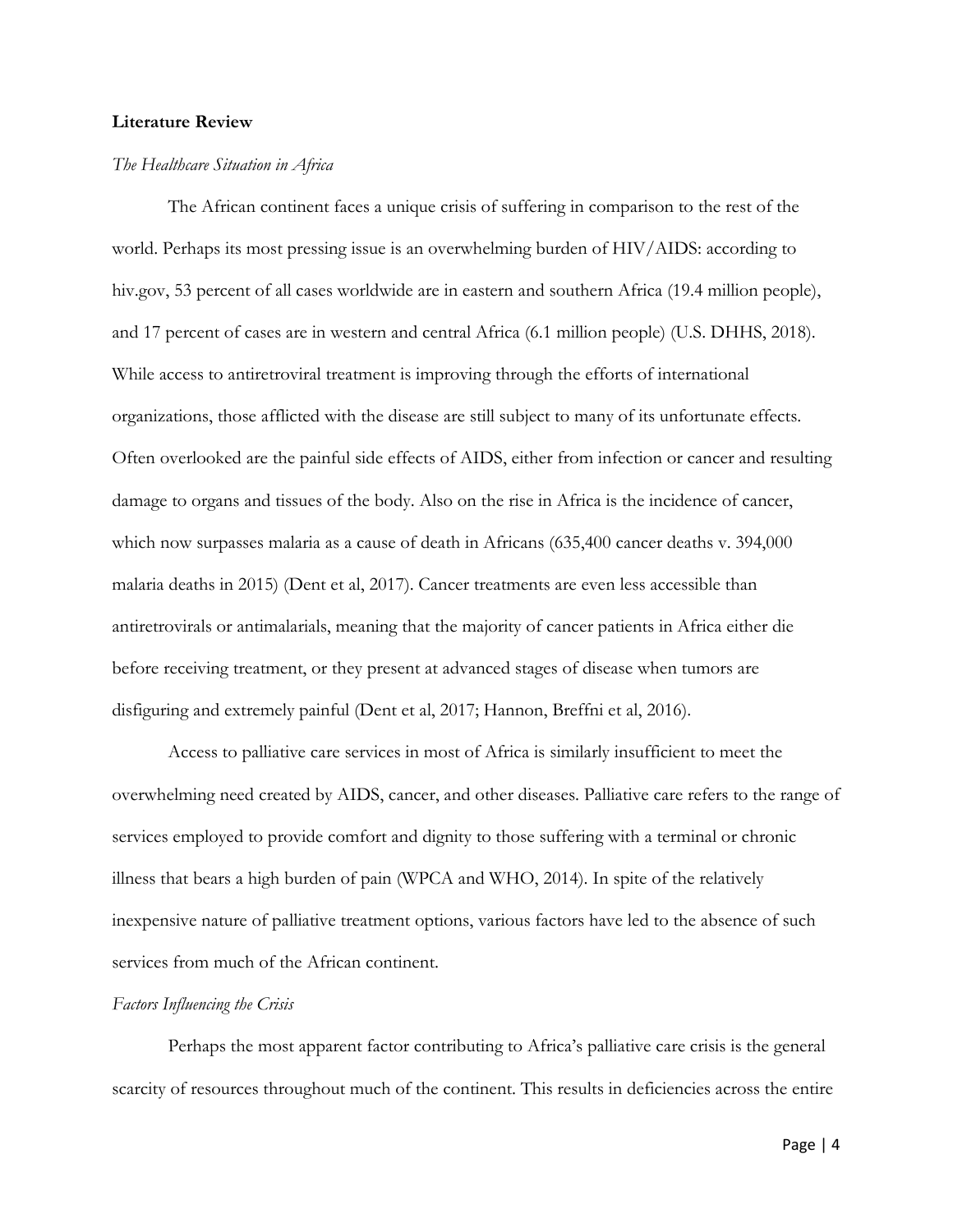spectrum of healthcare, but palliative care is particularly hard hit because focusing on palliative care does not directly improve mortality measures (i.e. palliative care is not curative) (WPCA and WHO, 2014; Knaul et al, 2018). Thus, in spite of the low cost of certain opioids, such as morphine, more resources are directed towards other inexpensive medications such as antihypertensives, antibiotics, antiepileptics, and antineoplastics. Meanwhile, donors to charitable organizations put emphasis on supplying more expensive treatments such as antiretrovirals for AIDS, antimalarials, and vaccinations (Shiffman, 2006). These organizations likewise pass over palliative care, in part because of a lack of attention to the issue, but also out of a reluctance to supply opioids due to the unfortunate American experience with such medications. Whereas the Western world largely grapples with opioid overprescribing, addiction, and overdose deaths, they cannot fathom a situation wherein increasing opioid supply might be beneficial.

The palliative care issue is not merely one of access to resources, however, but also of attitudes towards those resources. From the government level, only 6 out of 54 countries in Africa have a national policy on palliative care, and if official policies exist on proper handling and tracking of controlled substances, they are either poorly defined or overly restrictive (Knaul et al, 2018; Luyirika et al, 2016). Government disinterest is further exacerbated by international regulations governing the ordering and tracking of controlled substances. The 1961 Single Convention on Narcotic Drugs established an International Narcotics Control Board (INCB) that oversees the international trade of controlled substances, such as opioids (Davis and Anderson, 2010). Individual countries are required to submit reports to INCB of estimated needs for the coming year, and upon review, an ordering limit is established on how much opioid or other controlled substance the country can import or export (Davis and Anderson, 2010). In any given year, nearly half of all African countries will either report absolutely no need for opioids or fail to report at all, meaning that INCB will not allow them to import any opioids for the coming year (further

Page | 5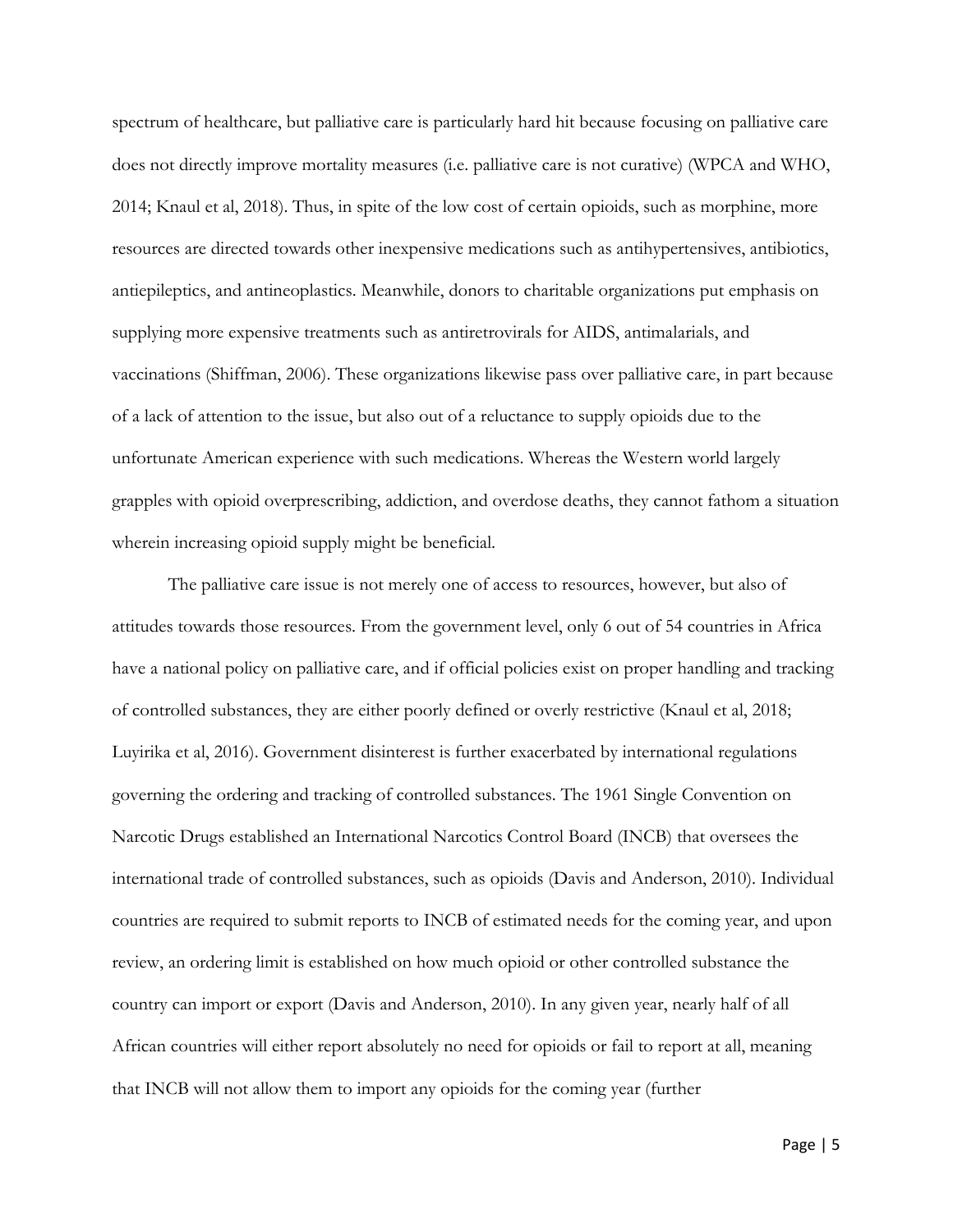appeals/negotiations are possible) (Board of Regents, 2018). It should be noted that this phenomenon is completely unique to the African continent – in every other continent, nearly every country indicates at least some yearly need for opioids. Yet this unusual behavior of African governments consistently inspires little to no response either from the international community or from within the individual countries themselves.

Such opioid-antagonistic attitudes by governments are reflective of a similar reluctance held by prescribers and patients within these countries. Although opioids have been historically poorly supplied as previously mentioned, the truth is that even if supply were improved the medications would still not likely end up being prescribed to patients. This can mainly be attributed to a phenomenon known as "opiophobia," defined as fearful prejudice against the prescribing and use of opioid medications, even if medically appropriate (Knaul et al, 2018). While this fear can be healthy in the context of illicit drug use or inappropriate prescribing practices, it is inhumane and even dangerous when there is legitimate suffering. The origins of opiophobia from the prescriber perspective come from a lack of training on what constitutes a legitimate indication for the use of opioids, the appropriate dosing of these drugs, or necessary monitoring parameters (Knaul et al, 2018). It is also generally true that current educational models in these nations describe opioids as always being dangerous because of their potential to cause both addiction and life-threatening side effects. From the patient's perspective, a similar fear of the medication exists along with the stigma of being viewed as an addict (Knaul et al, 2018). Culturally, the African patient is often a poor selfadvocate because the doctor is viewed as an authority figure (Knaul et al, 2018). This means that if the doctor does not recommend treatment of pain, then it is not the patient's responsibility to request this of the doctor. It is also not uncommon for patients to have very little experience interacting with doctors practicing modern medicine, and so they do not know how to handle the encounter or what to expect from their care (Knaul et al, 2018).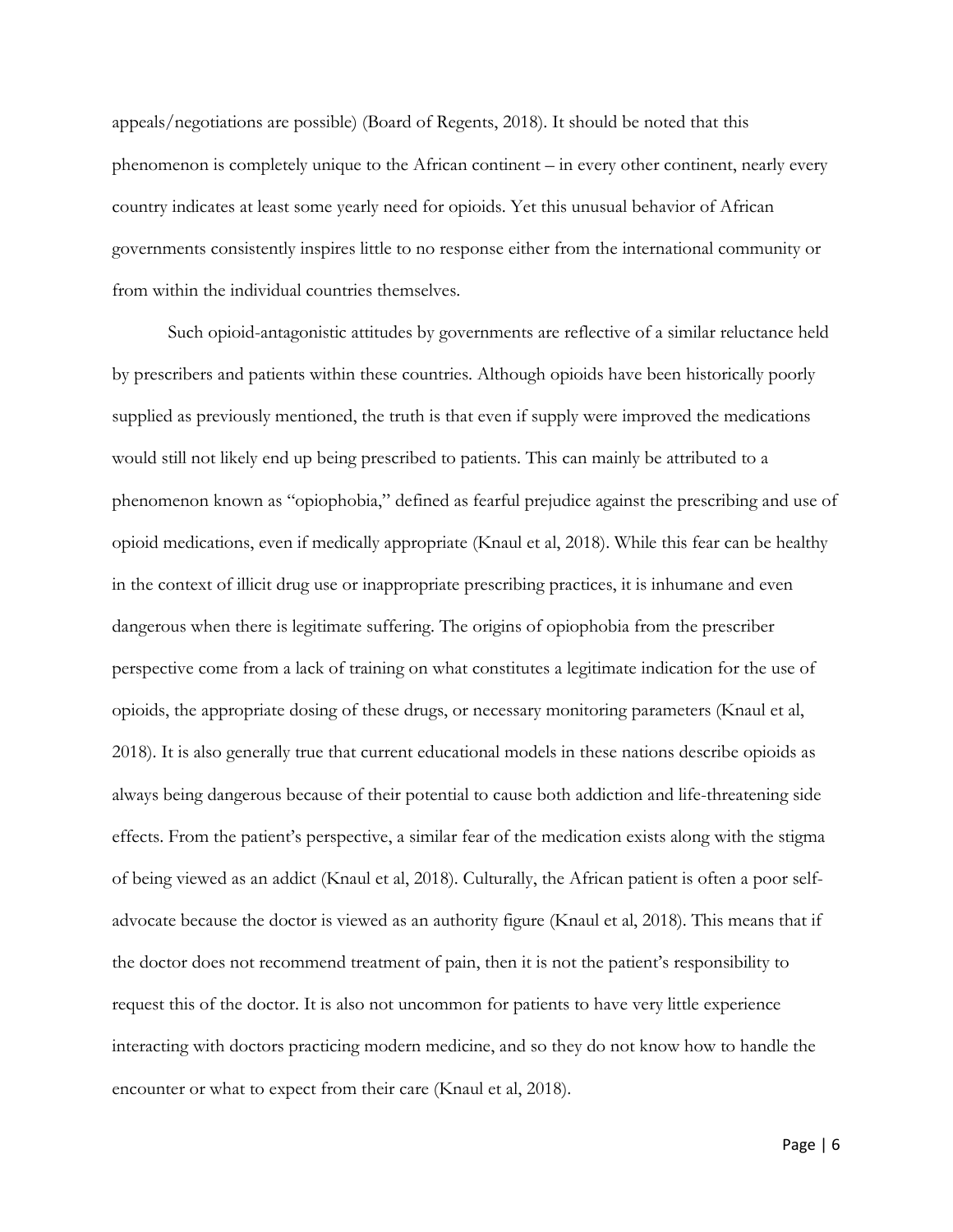#### *The Proposed Solution*

Unique challenges such as the palliative care situation in Africa require innovative solutions, and such an intervention has been created to address multiple problems in this crisis. Originally conceived by a non-profit organization known as Hospice Africa Uganda (HAU) and later refined and expanded by the American Cancer Society (ACS), the program revolves around the concept of in-house production of oral morphine solution (Merriman and Harding, 2010). Morphine powder is ordered from a supplier and stored offsite in a secure location. When needed, small shipments are imported to the country and immediately mixed with water, preservative, and food coloring (to indicate product concentration), and then distributed by trained healthcare providers (Merriman and Harding, 2010). The end product is inexpensive, has a fairly long shelf-life, is difficult to divert, is easy to train on administration, and, importantly, is highly effective at treating pain. In addition to improving supply, the HAU and ACS partnership has also focused on prescriber education and palliative care advocacy efforts, which have raised awareness of the need for palliative care services and expanded the base of healthcare workers able to provide them (Merriman and Harding, 2010).

## **Methods**

The goal of my capstone project is to examine the impact of an ACS-led initiative to improve access to palliative care services (specifically morphine for treatment of pain) in various countries in Africa. To do this, I have collected information reported to the International Narcotics Control Board (INCB), which is an agency within the United Nations that is tasked with overseeing imports and exports of opioids (and other controlled substances) throughout the world. Each year, countries are expected to report estimates of national opioid consumption to the INCB in order for the INCB to then establish yearly ordering limits.

Accessing these reports from the INCB website [\(www.incb.org\)](http://www.incb.org/), I collected morphine consumption data for 55 African countries from 2007 to 2016 (the most recent report available on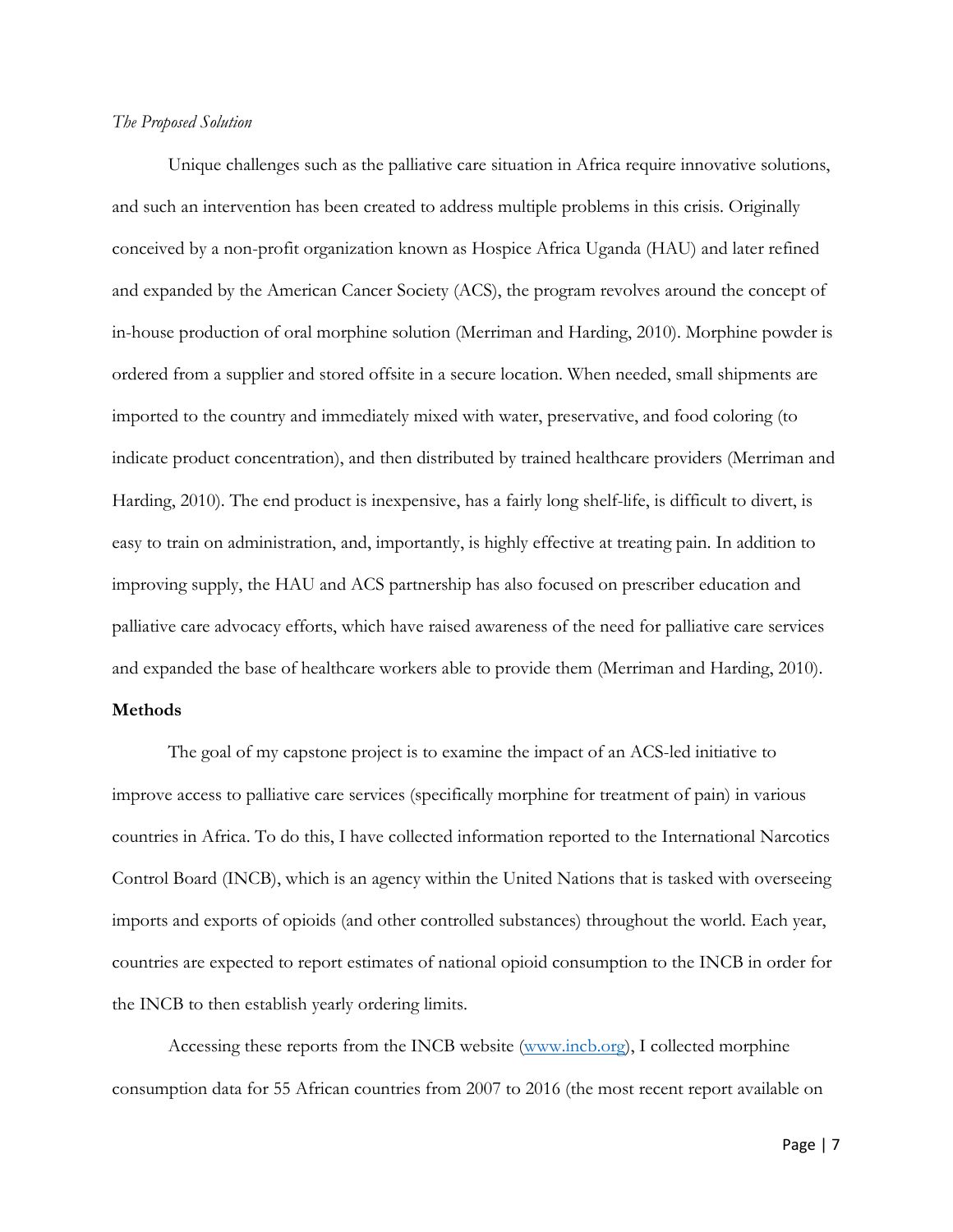the website). Of these 55 countries, 7 were listed as having failed to report across all years, 2 countries failed to report on morphine consumption specifically, and 5 countries lacked data for other variables in the analysis. This resulted in a total of 41 countries for my analysis. A complete listing of included and excluded countries may be found in Appendix A.

It should be noted that there is considerable variability in how countries choose to report opioid consumption, which requires careful consideration of the best way to handle the available data. For example, it is very common for countries to report consumption as merely a reflection of imports, and whatever quantity they order for the year they immediately report as "consumed." Given utilization and ordering patterns, it is instead more likely that a quantity of morphine ordered in a given year may instead last several years before more must be ordered, or it may even expire without being used at all. As previously mentioned, there are also many African countries that fail to submit any report at all in a given year, which would technically disallow them from ordering any opioids in that year, but to which international organizations often turn a blind eye because utilization and ordering are so low. There are also countries that report quantities so low that the INCB simply refers to them as "<0.5 kg," and yet others that actually report "0 kg" of consumption (likely an inaccurate statement but again related to the tendency to link ordering to consumption). Because of all of these considerations, I made several decisions in my handling of the data: 1) I listed all "<0.5 kg" reports as 0.25 kg; 2) I converted all "no reports" to 0 kg; and 3) I took 3-year averages of opioid consumption data (e.g. "2008 morphine consumption" is the average of reported consumption for 2007, 2008, and 2009).

After contacting ACS, I also obtained dates for when they began operations in 5 separate countries: Uganda, Kenya, Swaziland, Nigeria, and Rwanda. Using this information, I created a binary "yes/no" variable with "0" representing a year in which the ACS program was not present and a "1" to represent a year in which the initiative was operational. I further learned that they have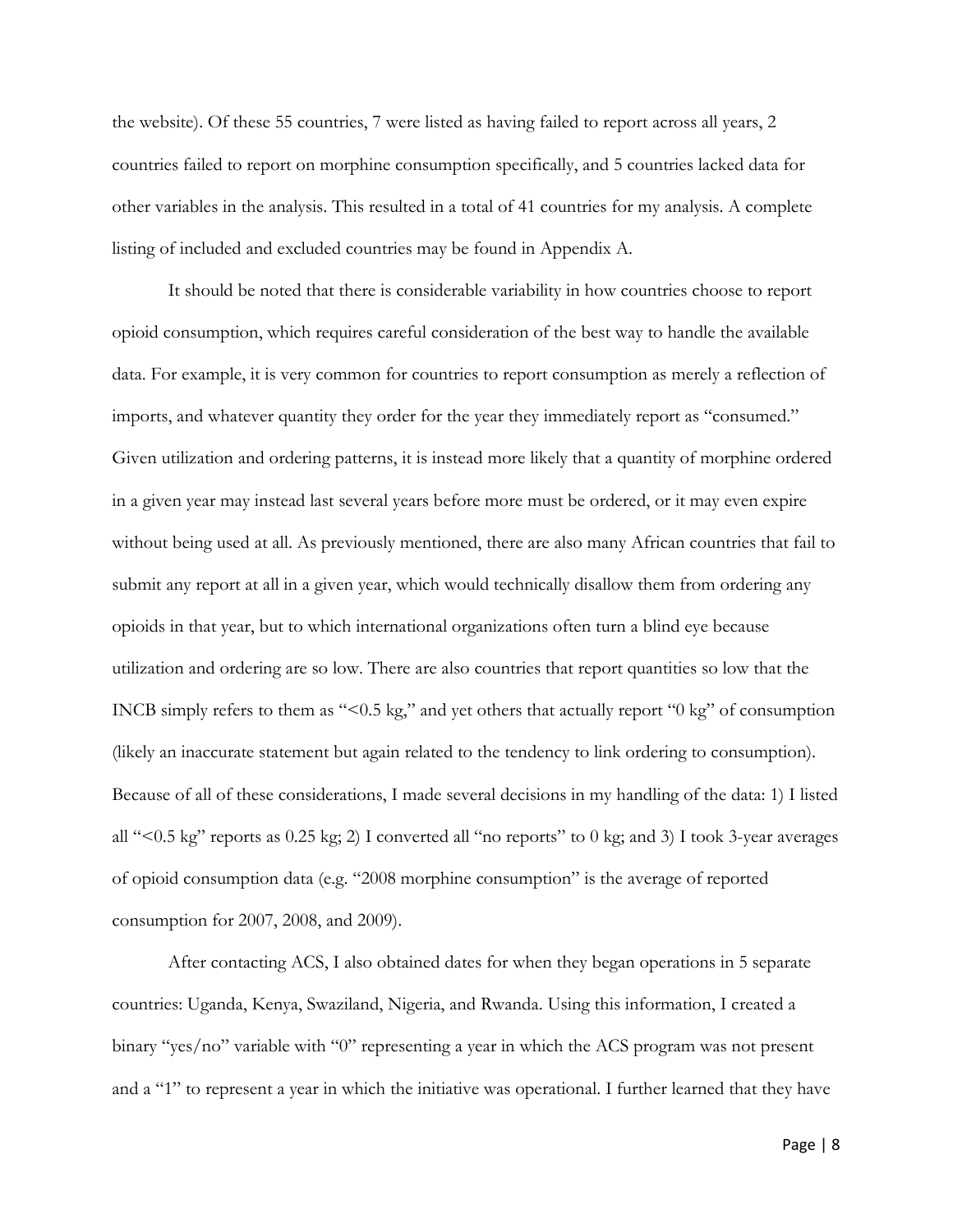partial involvement in 4 other countries (Botswana, Democratic Republic of Congo, Togo, and Benin), where they are providing "technical support" as these countries create and implement their own palliative care initiatives. In these scenarios, ACS has offered themselves as a resource to answer questions and give advice. In none of these 4 cases was technical support initiated prior to 2017, and so there is no direct impact on the years considered in the analysis, but it is worth noting that there are likely some differences in morphine consumption behaviors in these countries.

Using morphine consumption as the dependent variable, I analyzed the presence of the ACS program as the explanatory variable with the effect determined by 1) a pooled, time series regression accounting for the fixed effects of an individual country, and 2) a difference-in-differences (diff-indiff) analysis. Other variables included in the analysis are codeine consumption, which was also obtained from the INCB reports and converted to 3-year averages as explained above; population data (in millions of people), as obtained from the United Nations yearly estimates on population; a corruption perceptions index (CPI), created and published by Transparency International; and an education index, produced by the United Nations Development Program.

#### *Codeine Consumption*

Codeine is a lower potency opioid that is internationally scheduled in a less restrictive category than morphine or other stronger opioids. In addition to its use as a treatment for pain, it is also commonly found in cough syrups. Because of its lower level of restriction and its multifaceted uses, it is easily the most commonly used opioid worldwide (Davis and Anderson, 2010). In spite of its widespread use, it is actually much more difficult than morphine to dose correctly because of genetic variations in liver metabolism, and so it is not commonly used for treatment of severe pain as would be the case in palliative care (Dean, 2012). I have chosen to include it in this analysis to serve as a "baseline level" of prescribing behaviors against which to compare morphine prescribing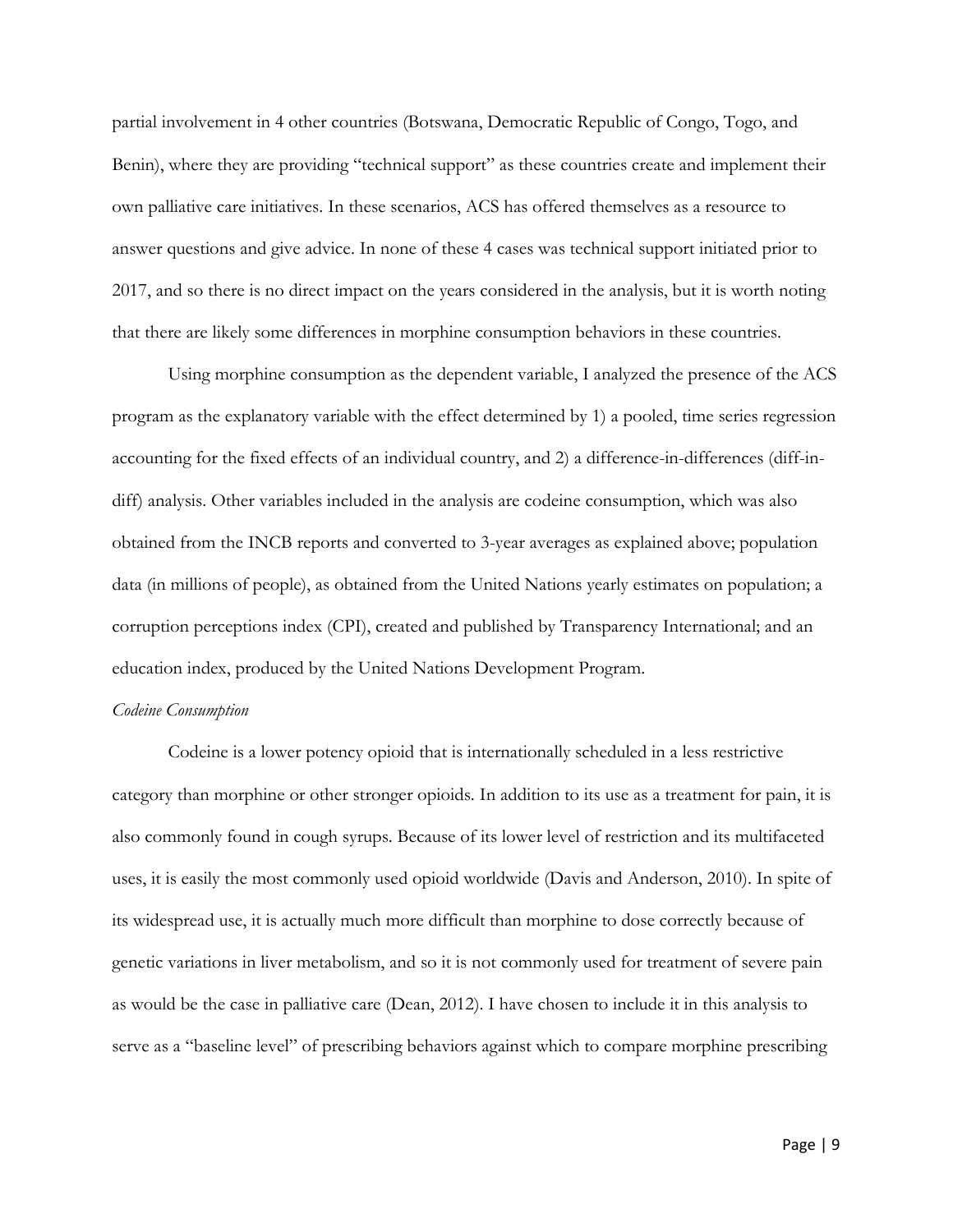behaviors (i.e. Are prescriptions for pain generally increasing throughout the country, or is morphine alone increasing because of the effect of the initiative?).

#### *Population Data*

United Nations' yearly population estimates were accessed from their website at [https://population.un.org/wpp/Download/Standard/Population/.](https://population.un.org/wpp/Download/Standard/Population/) Population numbers were included because it would be expected that more populous countries would consume more morphine. It should be noted that their report did not contain estimates for the year 2016, and so I chose to use Microsoft Excel to estimate a population value for 2016 based off of trends. *Corruption Perceptions Index (CPI)*

The Corruption Perceptions Index (CPI) was created in 1995 by an organization known as Transparency International. Per the website, [\(www.transparency.org/research/cpi/overview\)](http://www.transparency.org/research/cpi/overview) its goal is to bring to light the corrupt behaviors of certain governments and thereby hold them accountable to the international community. The index is compiled by collecting data from several surveys distributed to various organizations (e.g. international banks, think tanks, watchdog organizations, research groups, etc.). These surveys all contain questions dealing with the actions of governments and their potential abuse of power. Depending on the year, there are around a dozen possible surveys that may be completed for an individual country, although not every survey will be completed for every country. Results are normalized to a scale of 0 to 10 (or 0 to 100, starting in 2012) and averaged, and this average comprises a country's CPI score.

I chose to include this index (with appropriate adjustments to account for the scale change in 2012) because the morphine consumption values reported to INCB, in addition to reflecting prescribing behaviors, are also indicative of government awareness of palliative care and their involvement in it. Healthcare throughout much of Africa is nationalized, so it would be reasonable to presume that a government's level of corruption might impact the provision of quality care to its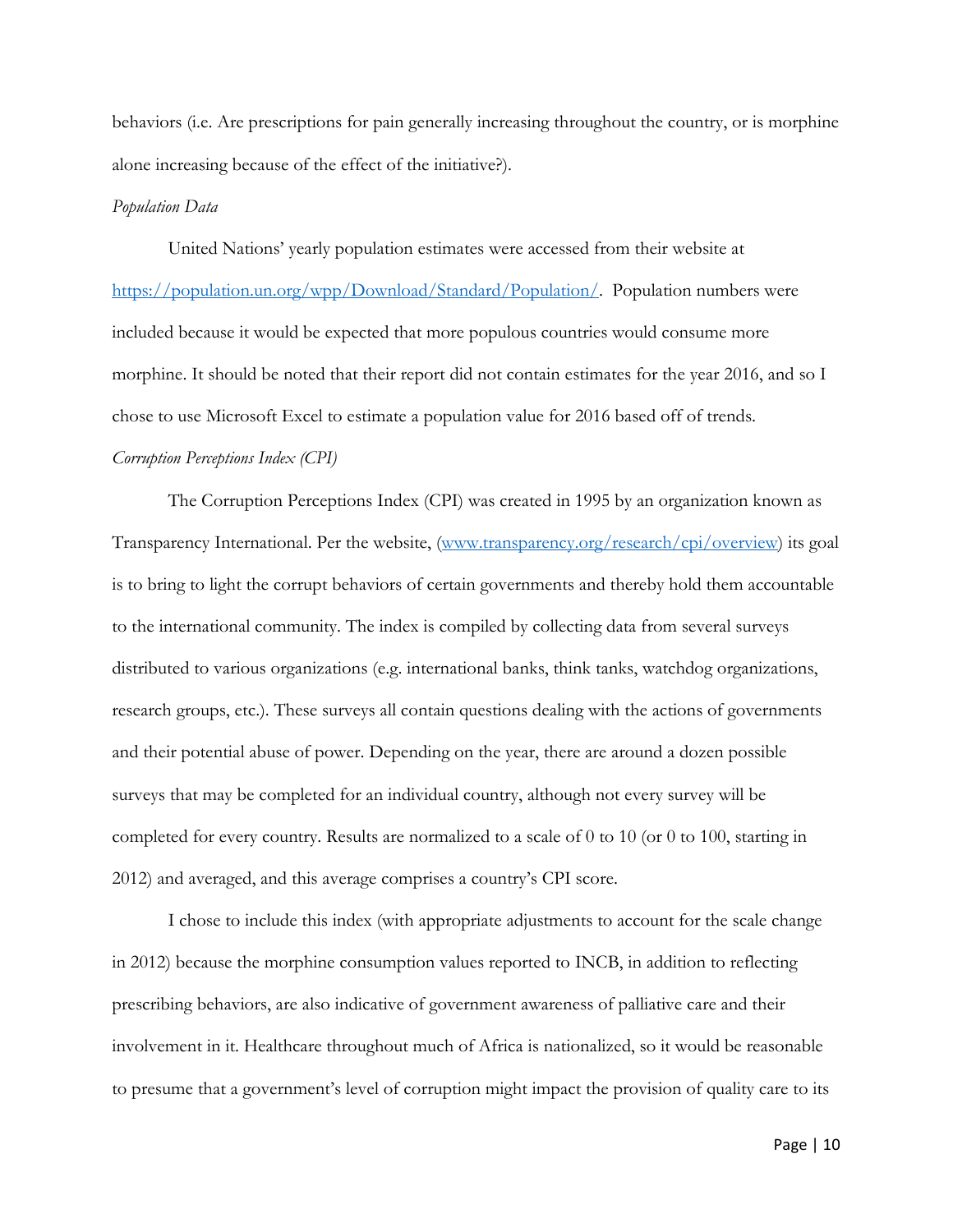citizenry. It should be noted that Swaziland did not participate in the CPI for the years 2015 and 2016, although they resumed participation in 2017 with a score of 3.9. Given that their 2014 score was 4.3, I chose to assign 2015 and 2016 scores of 4.1 and 3.9, respectively.

## *Education Index*

The United Nations Development Programme's Human Development Report Office (HDRO) calculates a yearly education index to reflect the level of education of a country's population. It takes into consideration both the average years of schooling of the adult population and the expected years of schooling for children. These numbers are converted to an index by scaling against corresponding maxima, and averaged together to form the overall education index. In practical terms, an index score below 0.5 would suggest that, on average, adults and children are receiving less than half the amount of education that is desirable or possible. Because morphine consumption is also a reflection of patient attitudes toward their healthcare, I chose this index in an effort to reflect the education of the population and thus their ability to understand and accept treatment.

## **Results**

This analysis was performed to compare the expected trajectory of morphine consumption against actual consumption in countries where the ACS program was implemented. A summary of the information used in the analysis is provided in Table 1 below.

| Variable                     | Mean | Std. Dev. | Min  | Max  |
|------------------------------|------|-----------|------|------|
| Morphine Consumption (kg)    | 12.6 | 62.6      |      | 573  |
| Codeine Consumption (kg)     | 211  | 701.8     |      | 4829 |
| Corruption Perceptions Index | 3.2  | 1.1       | 1.1  | 6.5  |
| <b>Education Index</b>       | 0.46 | 0.13      | 0.16 | 0.73 |
| Population (millions)        | 25.3 | 31.1      | 0.49 | 181  |

## **Table 1. Summary of Data**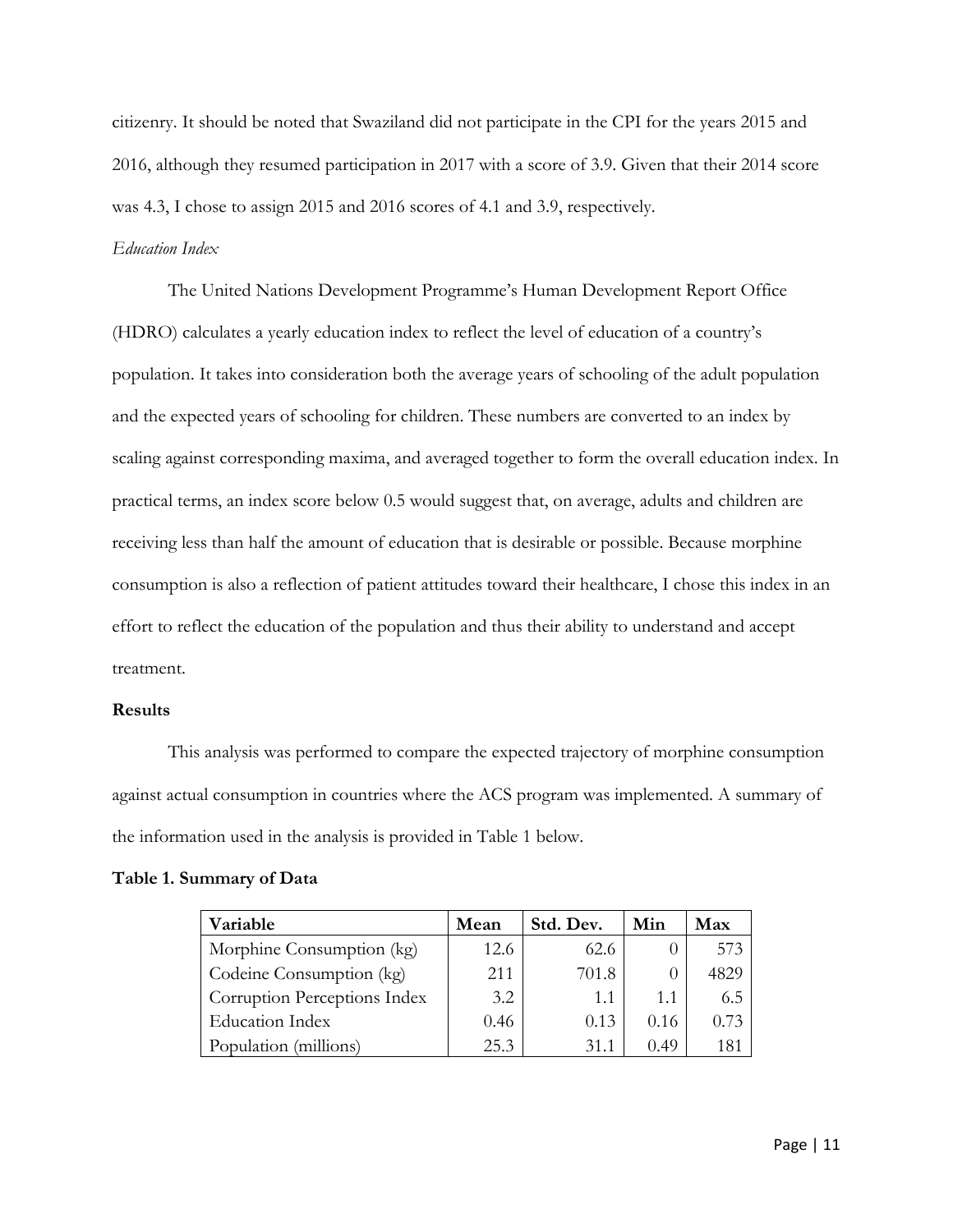## *Time Series Regression with Fixed Effects*

Results of the time series regression are found in Table 2.

| Variable name                | Coefficient | P-value | 95 % Conf. Interval  |
|------------------------------|-------------|---------|----------------------|
| Presence of ACS program      | 1.33        | 0.849   | $(-12.46 - 15.13)$   |
| Codeine Consumption          | $-0.044$    | < 0.001 | $(-0.058 - 0.030)$   |
| Corruption Perceptions Index | $-7.04$     | 0.050   | $(-14.08 - -0.001)$  |
| <b>Education Index</b>       | 13.97       | 0.842   | $(-123.73 - 151.67)$ |
| Population                   | 1.96        | 0.001   | $(0.81 - 3.11)$      |

**Table 2. Time Series Regression, Effects on Morphine Consumption**

Several observations can be made from the results: First, the ACS program does not appear to have a statistically significant effect on morphine consumption, at least as reported by the country to the INCB, although the trend appears to be towards increased consumption. Three variables did demonstrate statistically significant effects: codeine consumption, which actually tended to decrease consumption of morphine (likely by substitution effect); population, where having a more populous country would, as expected, lead to higher consumption of morphine; and having a higher corruption perceptions index, which led to a sizeable decrease in morphine consumption.

# *Diff-In-Diff Analysis*

In this analysis, countries not implementing the ACS program were used to form a "control group," indicating general trends in morphine consumption across the African continent. Countries where the program was implemented then formed the "treatment group," and comparisons could then be made between pre- and post-treatment time periods (comparing treatment to control). The results of the diff-in-diff analysis are found in Table 3.

**Table 3. Diff-in-Diff Analysis, Effect on Morphine Consumption**

| Variable name                | Coefficient | P-value      | 95 % Conf. Interval |
|------------------------------|-------------|--------------|---------------------|
| Presence of ACS program      | 0.39        | 0.956        | $(-13.50 - 14.28)$  |
| Codeine Consumption          | $-0.044$    | $\leq 0.001$ | $(-0.058 - 0.030)$  |
| Corruption Perceptions Index | $-6.86$     | 0.079        | $(-14.52 - 0.81)$   |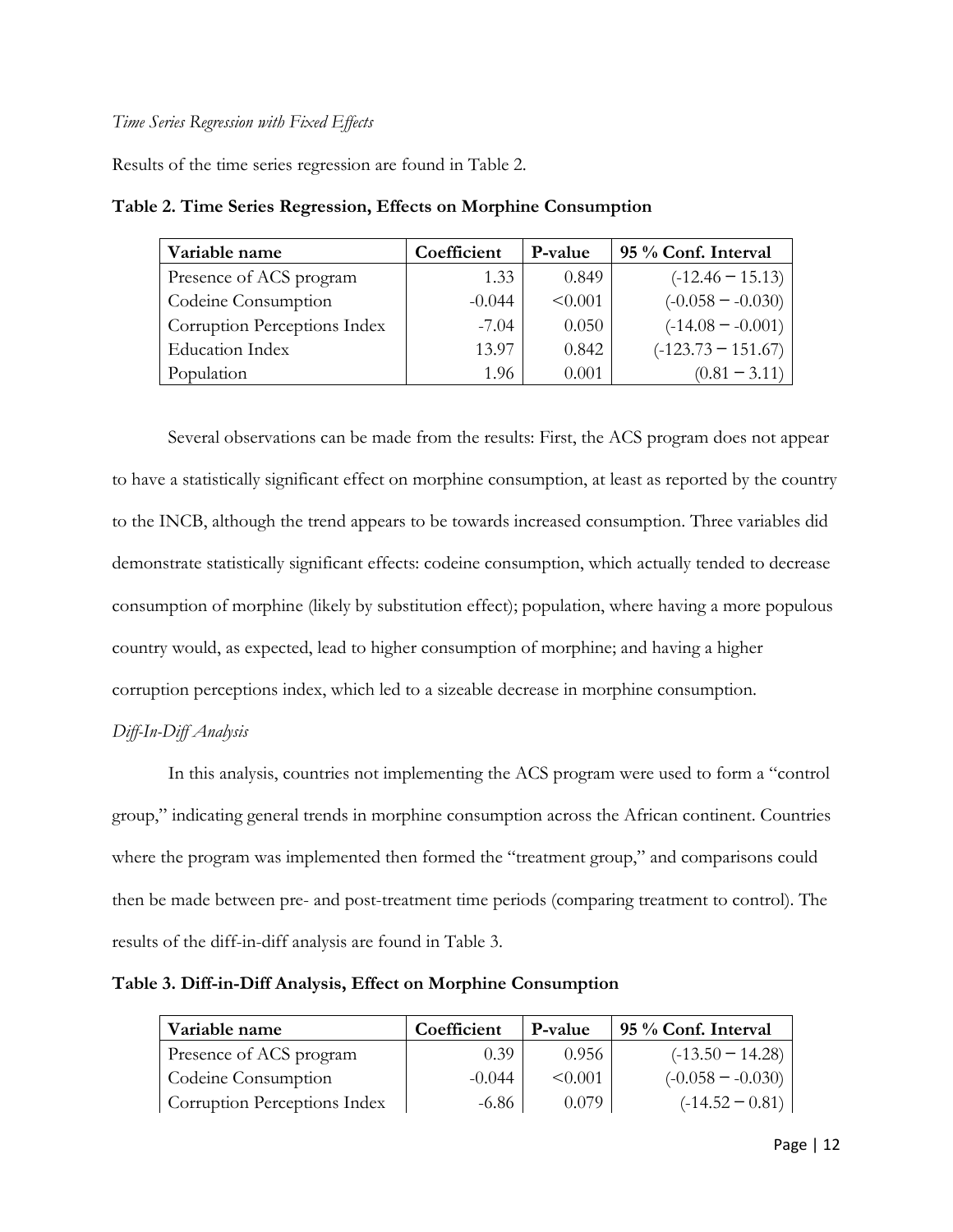| <b>Education Index</b> | $-105.12$ | 0.292 | $(-300.95 - 90.72)$ |
|------------------------|-----------|-------|---------------------|
| Population             |           | 0.005 | $(0.52 - 2.94)$     |

The results are very similar to the previous time series regression, with the exception that the effect of CPI is no longer statistically significant, and the coefficients are generally smaller in magnitude.

### *Graphs of Treatment Countries*

Graphical depictions of this analysis comparing the control group average to individual treatment countries provides visual insight into a potential treatment effect. Note that for each of the following figures, the vertical axis is scaled to the treatment country on the left side, and to the control average on the right side. The dashed line indicates the year of ACS program implementation. Also, the numbers depicted for morphine consumption are 3-year averages as previously described.

## *Kenya*

The ACS program was implemented in Kenya in 2010, and from Figure 1 there appears to have been a significant lag effect. This could have been due to the initiative itself being in its very early stages, and therefore requiring some time for training, facility location and preparation, identification of target patient population, etc. It should also be noted, however that 2011-2014 were all "no report" years for Kenya, after which a very large quantity was reported in 2015 (potentially a "catch-up" report accounting for several years of missing data?). It would be interesting to see if this trend of increased consumption continued in subsequent years, but the latest available data on the INCB website is from 2016.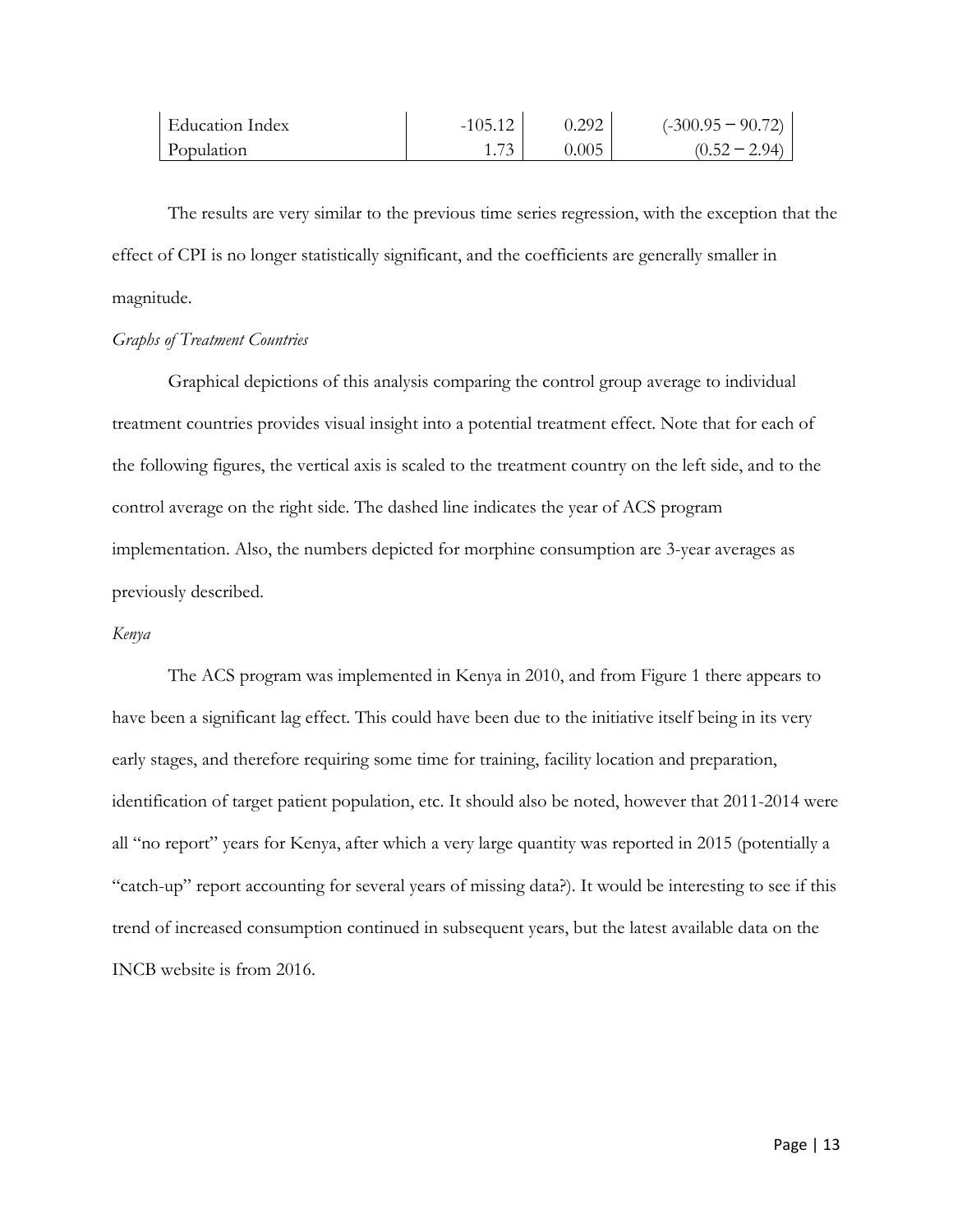



# *Nigeria*

Nigeria officially partnered with ACS beginning in 2012, and as depicted in Figure 2, there appears to have been an initial surge in consumption. This effect tapers off in 2015, however, blunting the overall post-treatment effect and calling into question the sustainability of the initiative. It should be noted that Nigeria is Africa's most populous country, so these morphine consumption numbers being well below the continent's average is discouraging and are most certainly insufficient to meet needs.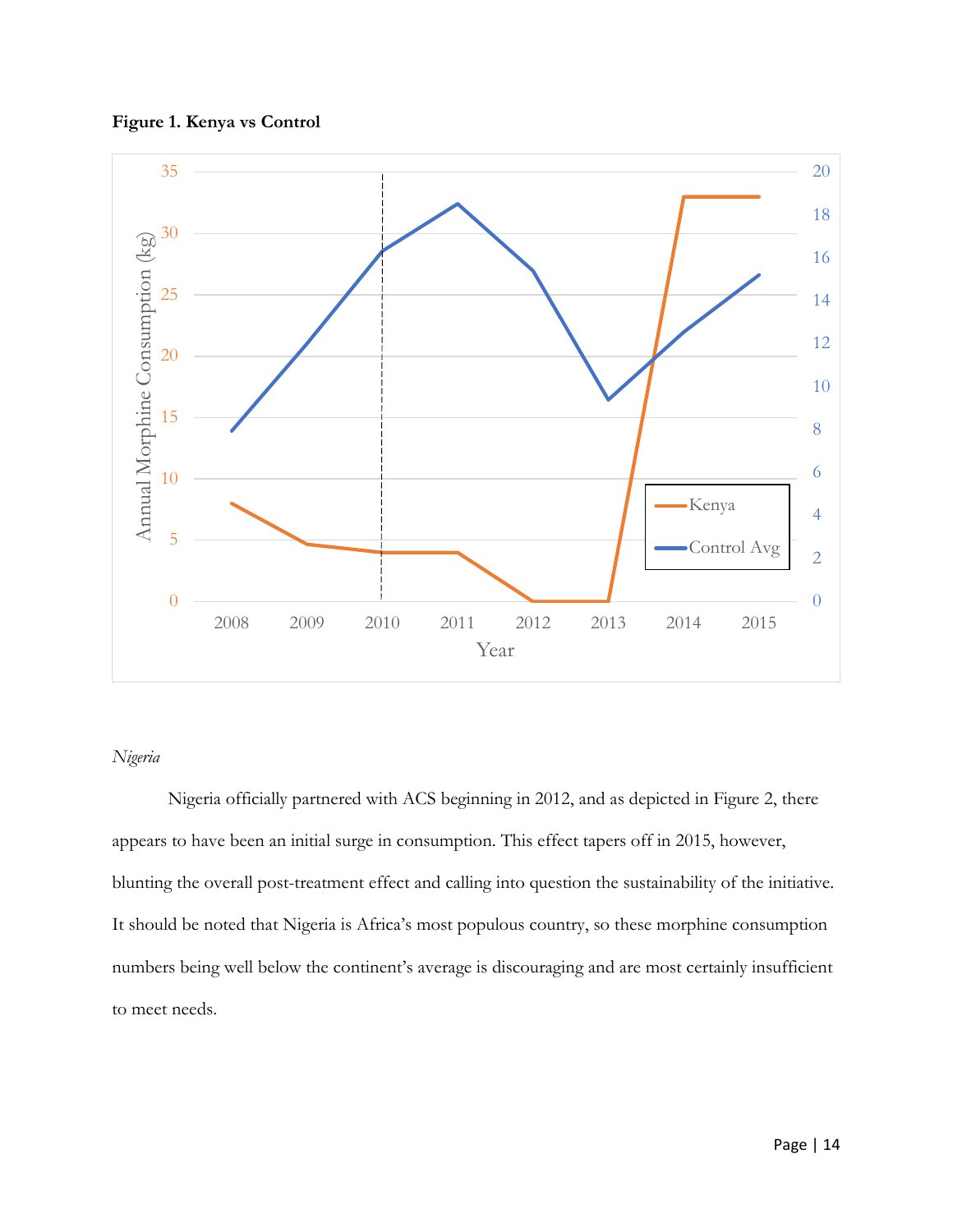**Figure 2. Nigeria vs Control**



## *Rwanda*

Rwanda implemented the ACS program during 2011 and seems to have experienced a lag in program implementation, similar to Kenya, as depicted in Figure 3. Unlike Kenya and Nigeria, however, the effect does not appear to reach a saturation point and consumption grows throughout the time period in question. It should be noted that, from the national level, Rwanda also became the first African country to establish a national policy on palliative care in 2011 (Krakauer et al, 2018). This underscores the importance of government involvement in achieving success with the ACS initiative, particularly when healthcare is run from the national level.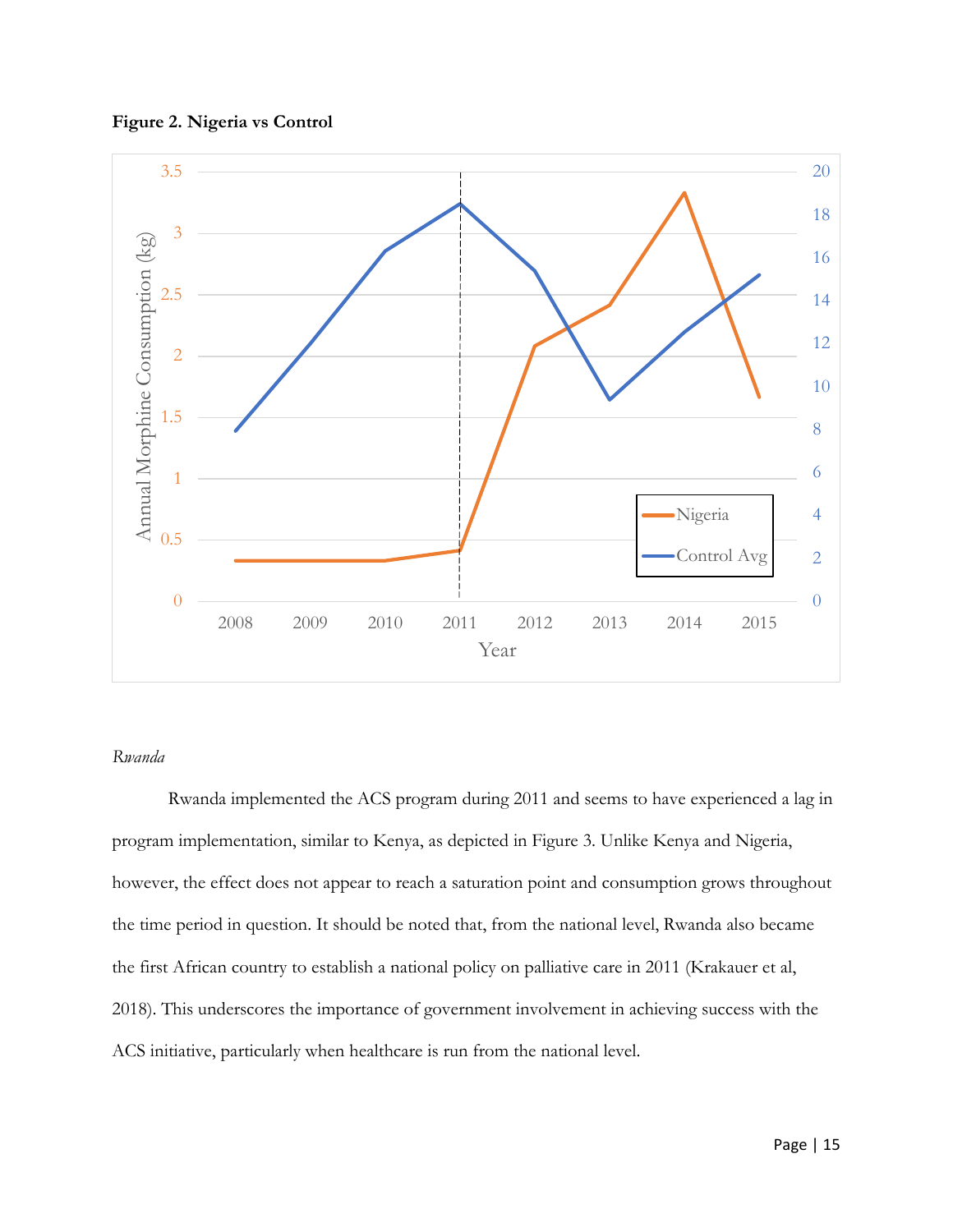



# *Swaziland*

The ACS initiative was implemented in Swaziland starting in 2012, and as depicted in Figure 4, it appears to have had an impact from the start. Prior to program implementation, Swaziland had never submitted a report to the INCB, and in reality did not start submitting reports until 2014 (again, likely a "catch-up" report). Because of this, it is difficult to actually gauge the effect in early years of program implementation, but it does appear to have eventually reached the level of affecting government reporting.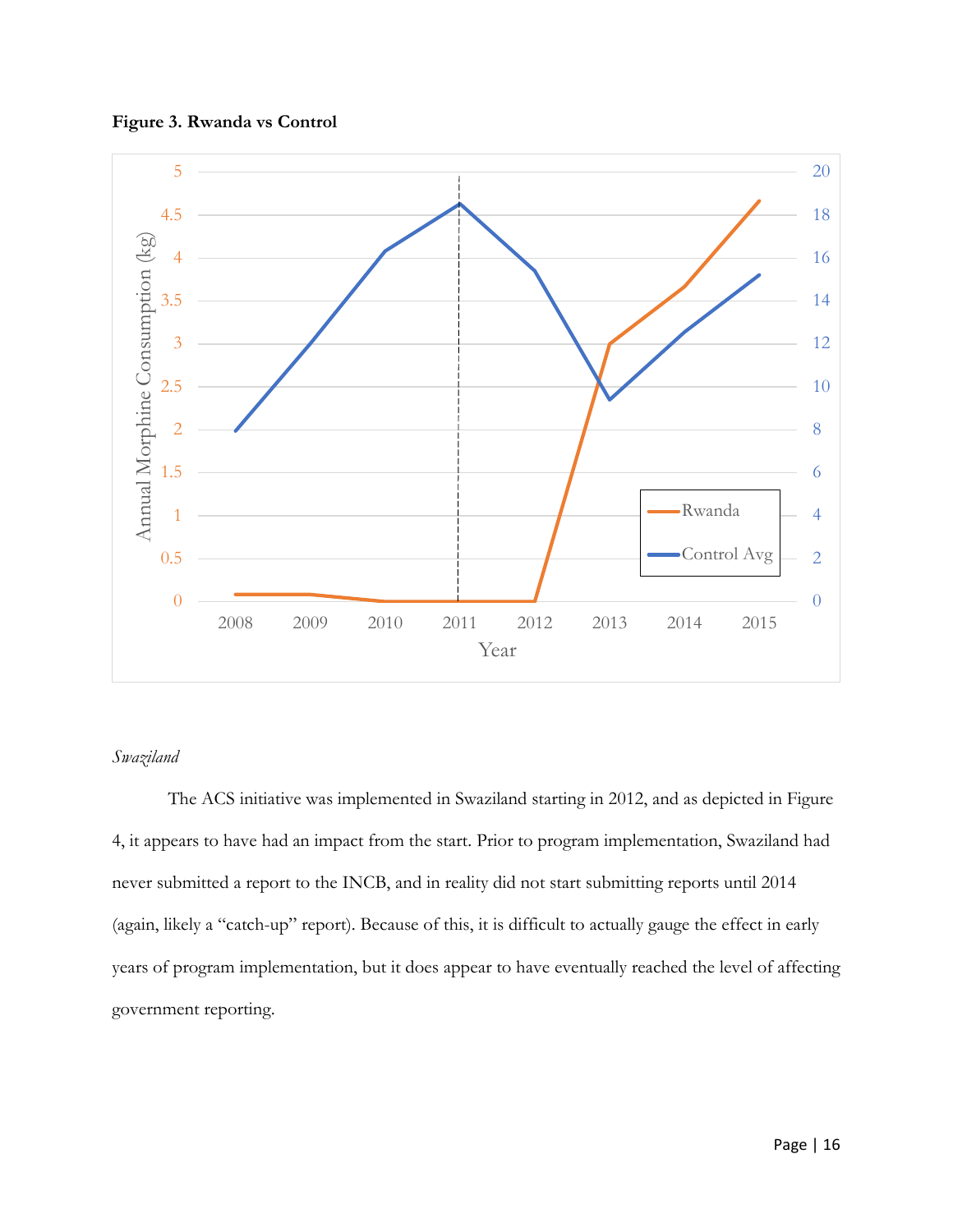



## *Uganda*

Uganda represents the most problematic country to analyze, because in actuality it was the country that pioneered the oral morphine solution approach, as early as 1993 (Merriman and Harding, 2010). It should be noted that before 2010, Uganda was already consuming morphine at relatively high levels, and so ACS involvement probably served more to bolster already existing resources and infrastructure. This seems to be verified by the appearance of Uganda's morphine consumption in Figure 5, which fluctuates but generally stays around 17 kg. Bearing this theory in mind, I chose to repeat the previous analyses (time series regression and diff-in-diff analysis) utilizing all of the same data but with Uganda excluded. The results are seen in Tables 4 and 5.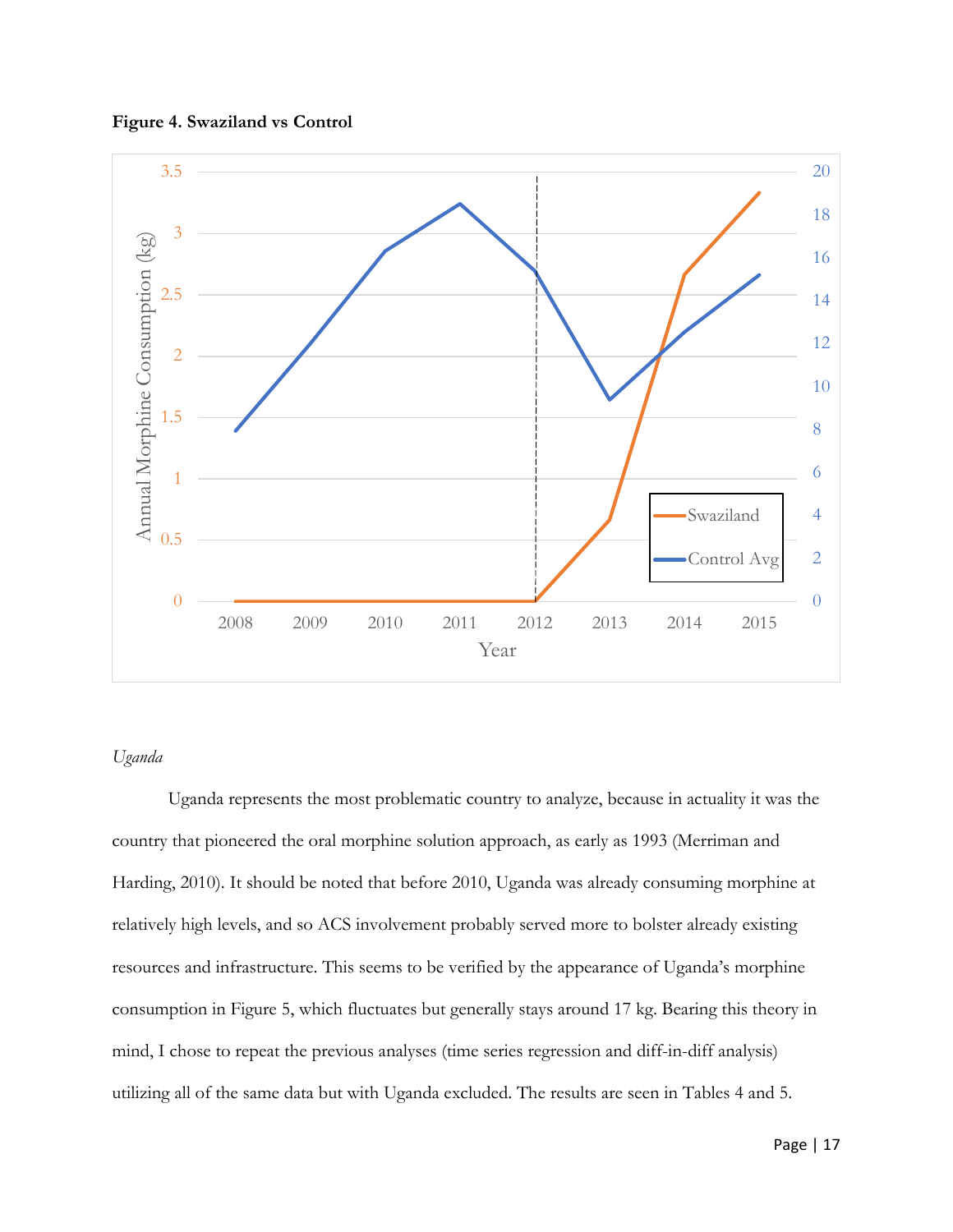



**Table 4. Time Series Regression with Uganda Excluded**

| Variable name                | Coefficient | P-value | 95 % Conf. Interval  |
|------------------------------|-------------|---------|----------------------|
| Presence of ACS program      | 5.08        | 0.514   | $(-10.22 - 20.38)$   |
| Codeine Consumption          | $-0.045$    | < 0.001 | $(-0.059 - 0.030)$   |
| Corruption Perceptions Index | -7.76       | 0.035   | $(-14.95 - -0.56)$   |
| <b>Education Index</b>       | 15.90       | 0.823   | $(-123.57 - 155.37)$ |
| Population                   | 2.01        | 0.001   | $(0.83 - 3.18)$      |

# **Table 5. Diff-in-Diff Analysis with Uganda Excluded**

| Variable name                | Coefficient | P-value | 95 % Conf. Interval |
|------------------------------|-------------|---------|---------------------|
| Presence of ACS program      | 5.09        | 0.515   | $(-10.27 - 20.44)$  |
| Codeine Consumption          | $-0.045$    | < 0.001 | $(-0.060 - 0.031)$  |
| Corruption Perceptions Index | $-7.81$     | 0.051   | $(-15.63 - 0.02)$   |
| <b>Education Index</b>       | $-118.16$   | 0.245   | $(-317.88 - 81.56)$ |
| Population                   | 1.74        | 0.005   | $(0.52 - 2.97)$     |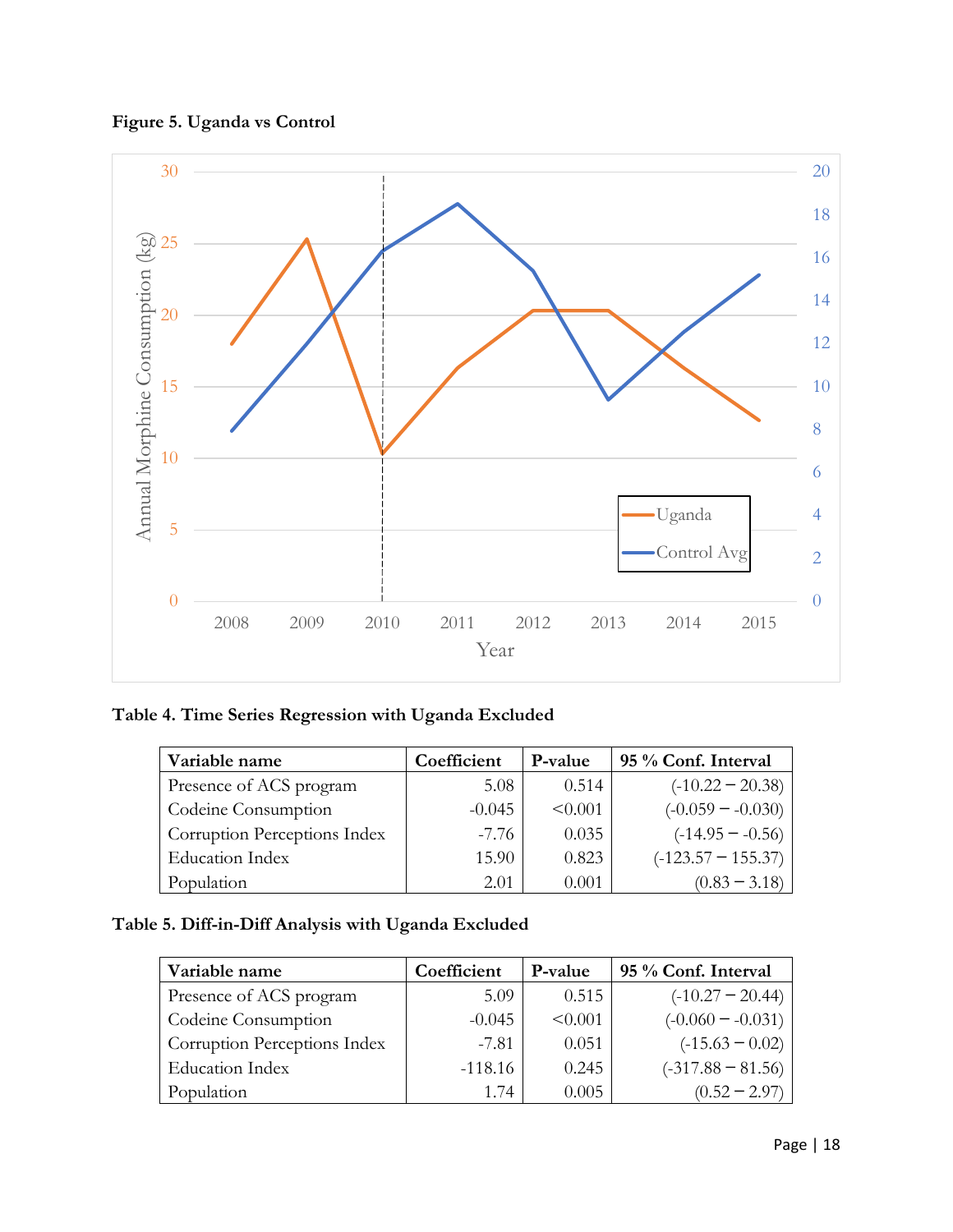The results of this analysis seem to confirm that Uganda was influencing the ability to observe a treatment effect. While the ACS program is still not demonstrating a statistically significant effect, the p-value is much lower than in the previous analyses and the coefficient is much greater in magnitude.

### **Discussion**

#### *Assessing the Analysis*

Although the ACS program did not appear to demonstrate statistical significance with the data available, it is worth discussing what may have prevented such an outcome. One potential problem is the small number of instances of program implementation: Of the 41 countries included in the analysis, only 5 of them (12.2%) fully implemented the program, and for a total of only 30 years of demonstrated experience out of a possible 410 years (7.3%). From among the treatment countries, Uganda presents an interesting case to analyze for the fact that it had a primitive version of the ACS program prior to 2010. It is very possible that 2010 represented less of a change and more of a bolstering of the program already in place. Indeed, looking at the graph of Uganda's morphine consumption, it would appear to be in more of a plateau phase than an upward slope. This likely diminished the observed effect of program implementation. Removing Uganda from the equation does noticeably change the results, but accentuates the problem of having too few instances of program implementation by narrowing the treatment countries to four. Additionally, it is difficult to account for the countries partially implementing the program (Benin, Botswana, DRC, Togo) by receiving technical assistance from ACS.

The idea of a treatment and control group in this particular analysis is also somewhat of a flawed concept. In speaking with individuals at ACS, there was a calculated process involved in choosing some of the initial countries where the program was implemented. Generally speaking, they selected countries with relative stability, cooperative governments, and a willingness to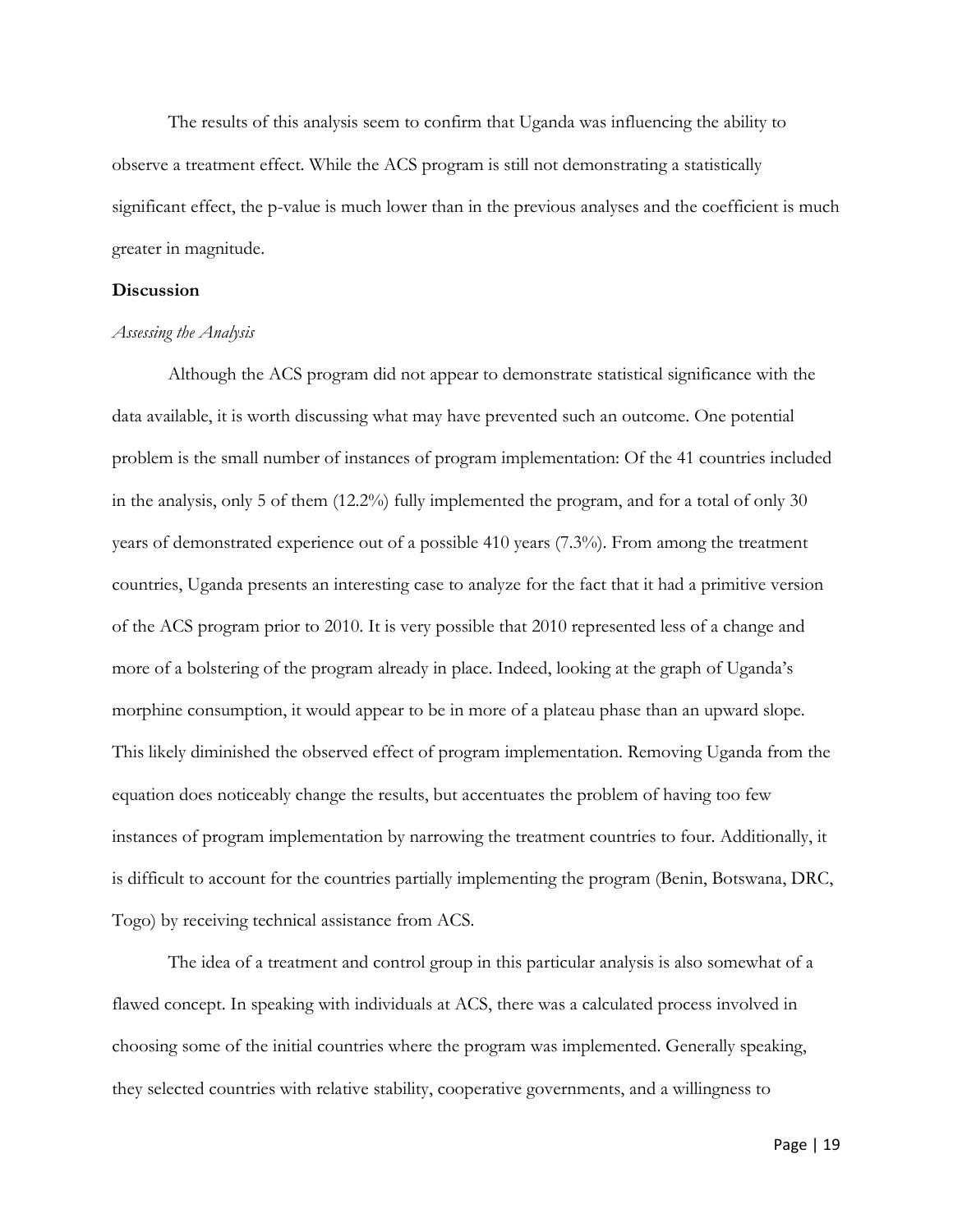implement the program, indicating a mentality already primed for program implementation. In other words, the treatment group was not by any means randomly selected, and there are likely inherent differences between treatment and control countries. I attempted to account for this by including the CPI variable and including regionally similar countries in the analysis, but it should be noted that this is far from a randomized experiment.

All things considered, the most significant weakness in this analysis lies in the morphine consumption data itself. As mentioned previously, there is substantial variability in how the data is reported, resulting in a lack of confidence that the numbers in the report accurately reflect consumption. The potential bias resulting from countries failing to report anything presented a considerable challenge because of not knowing how to treat the information. The intended purpose in the creation of INCB was to prevent abuse and diversion of controlled substances, and in countries where use is so low (as is the case in much of Africa) the organization tends to take a hands off approach, allowing the countries to import their small quantities of opioids but without close supervision. As a result, accountability for data reporting is extremely low and consequences for a failure to report are non-existent. In all there were 126 incidences of a failure to report out of a possible 410 opportunities to report. Countries failing to report across the entire 10 years observed were, of necessity, excluded from the dataset, but this again potentially introduces bias into the analysis.

All of this led me to the calculation of 3-year consumption averages to better reflect what I believe may actually be occurring. However, this choice also likely diluted out the effect of any sudden spike in opioid consumption at the time of program implementation. Ideally, more robust consumption data would be required to obtain a high-confidence analysis and result, such as compiled prescription data from physician practice sites or hospice programs. Considering that the focus of this initiative is on improving palliative care, what would be even more useful would be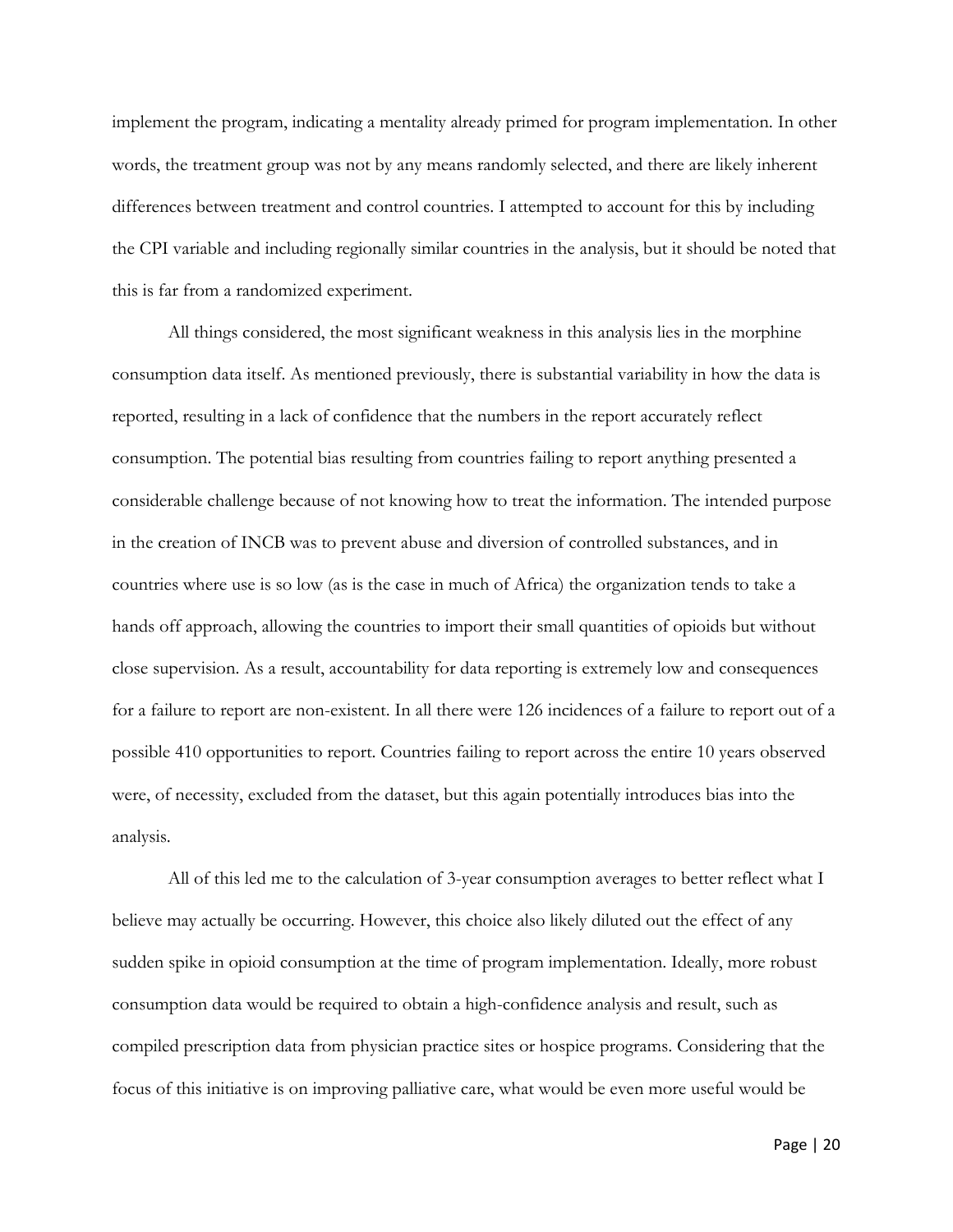knowledge of the diagnoses for which an opioid is being prescribed, a count of untreated cases of painful suffering, and quantification of opioid use not related to surgery or childbirth. As medical data systems advance and improve in Africa, it will be increasingly important to include such opportunities for data collection to better assess quality of care and outcomes.

This problem with the unavailability of high-quality data is a frustration for researchers in many parts of the world, but it is particularly apparent in the context of African research. Ideally for this analysis, I would have liked to include some measure of disease burden to represent the need for palliative care, which I believe would influence the amount of morphine consumption. When searching through published data, however, I quickly discovered that there is simply no information being collected or reported throughout the vast majority of the African continent. A yearly publication known as GLOBOCAN reports the incidence of cancer for countries around the world, but they readily admit that there is simply no data available for nearly all of Africa – in 2012, there were only 2 countries (Egypt and South Africa) with any cancer data to speak of (Ferlay et al, 2015). Much of this problem stems from the lack of access to care, or a lack of effort to access the care that is available, and therefore many cases of disease go undiagnosed. It would also appear, however, that even in cases where care is administered, there is a lack of detailed documentation of the encounter. This sort of information will be key to Africa's ability to recognize and address problems such as this crisis of palliative care that would otherwise go undetected.

#### *The Effect of South Africa*

It is worth noting the impact of South Africa on this analysis. As noted in Table 1 in which the data is summarized, the average morphine consumption for the continent is around 12 kg per year. Table 1 further reveals that the maximum value for morphine consumption was 573 kg, which occurred in South Africa in 2011 (note that this is actually a value based on a 3 year average – the actual number reported to INCB that year was 962 kg, but which was diluted out by lower numbers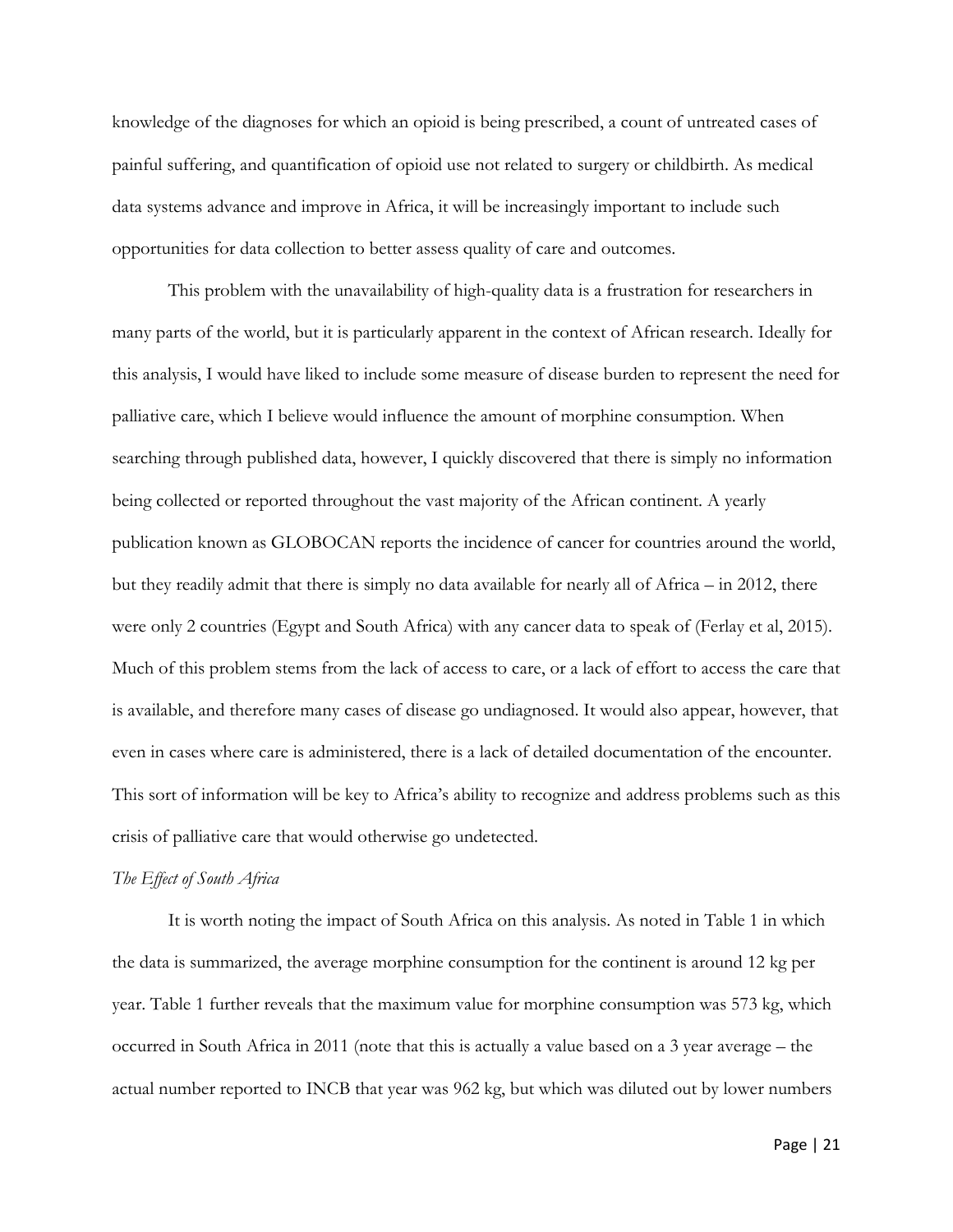in 2010 and 2012). Compared to the other countries in the analysis, South Africa is an extreme outlier, which strongly impacted the shape of the curve for the control group, as depicted in Figure 6 (note the extreme differences in scale of the vertical axis between the control average and South Africa's consumption).



**Figure 6. Comparison of South Africa and Control Group**

When South Africa is excluded from the control group, the shape of the curve changes dramatically both in magnitude and shape, as depicted in Figure 7, and a summary of the data without South Africa reveals a changed dataset in terms of opioid consumption (Table 6).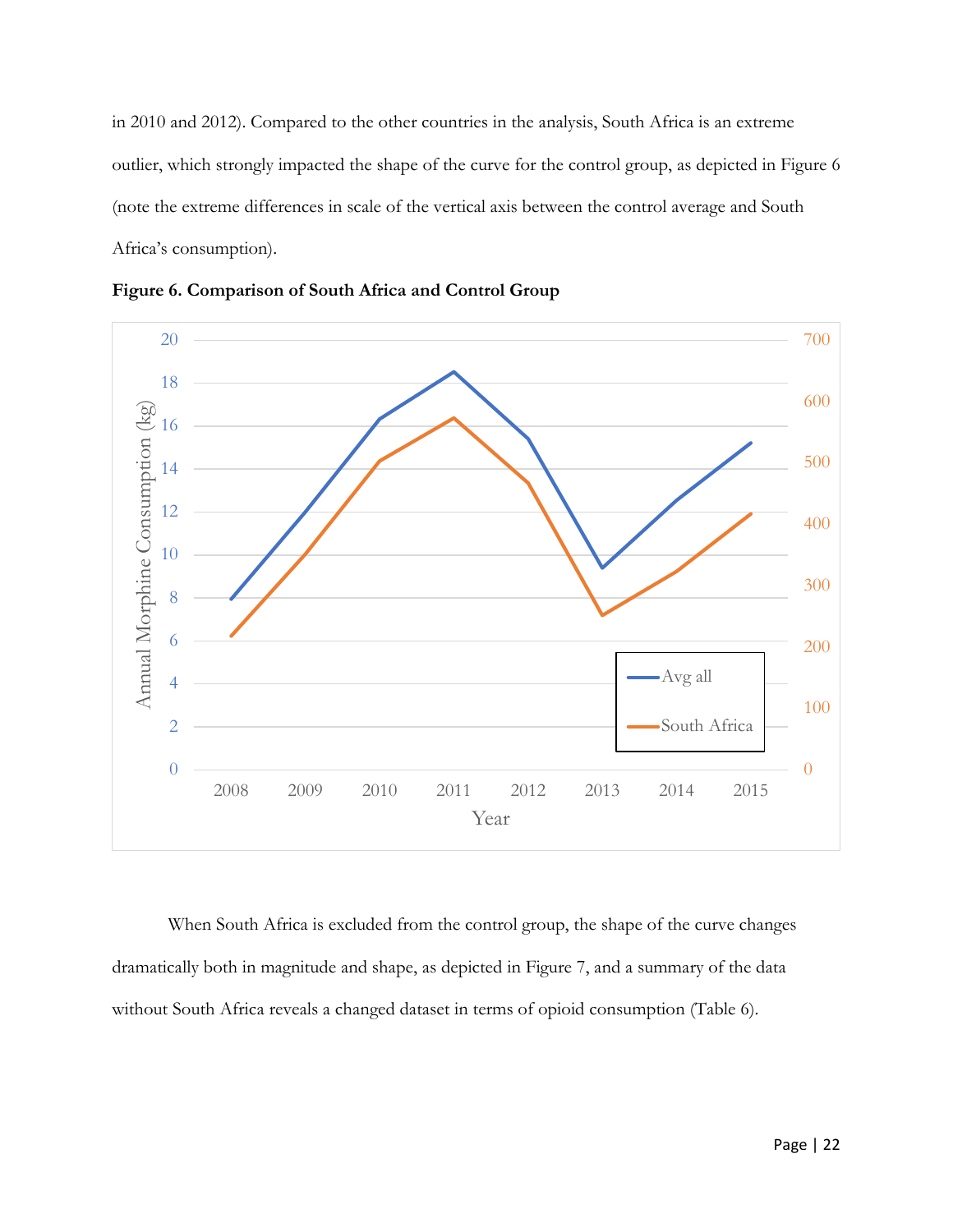

**Figure 7. Control Averages, with and without South Africa**

**Table 6. Summary of Dataset without South Africa**

| Variable                     | Mean | Std. Dev. | Min  | Max  |
|------------------------------|------|-----------|------|------|
| Morphine Consumption (kg)    | 3.2  | 6.8       |      | 48.7 |
| Codeine Consumption (kg)     | 121  | 400.3     |      | 2980 |
| Corruption Perceptions Index | 3.2  | 1.1       | 1.1  | 6.5  |
| <b>Education Index</b>       | 0.45 | 0.12      | 0.16 | 0.73 |
| Population (millions)        | 24.6 | 31.2      | 0.49 | 181  |

It was my desire to remove South Africa from the analysis altogether, but doing so presented several problems in and of itself. In terms of its consumption behavior, South Africa more strongly resembles European levels, and of all of the countries in the analysis, its data is the most believable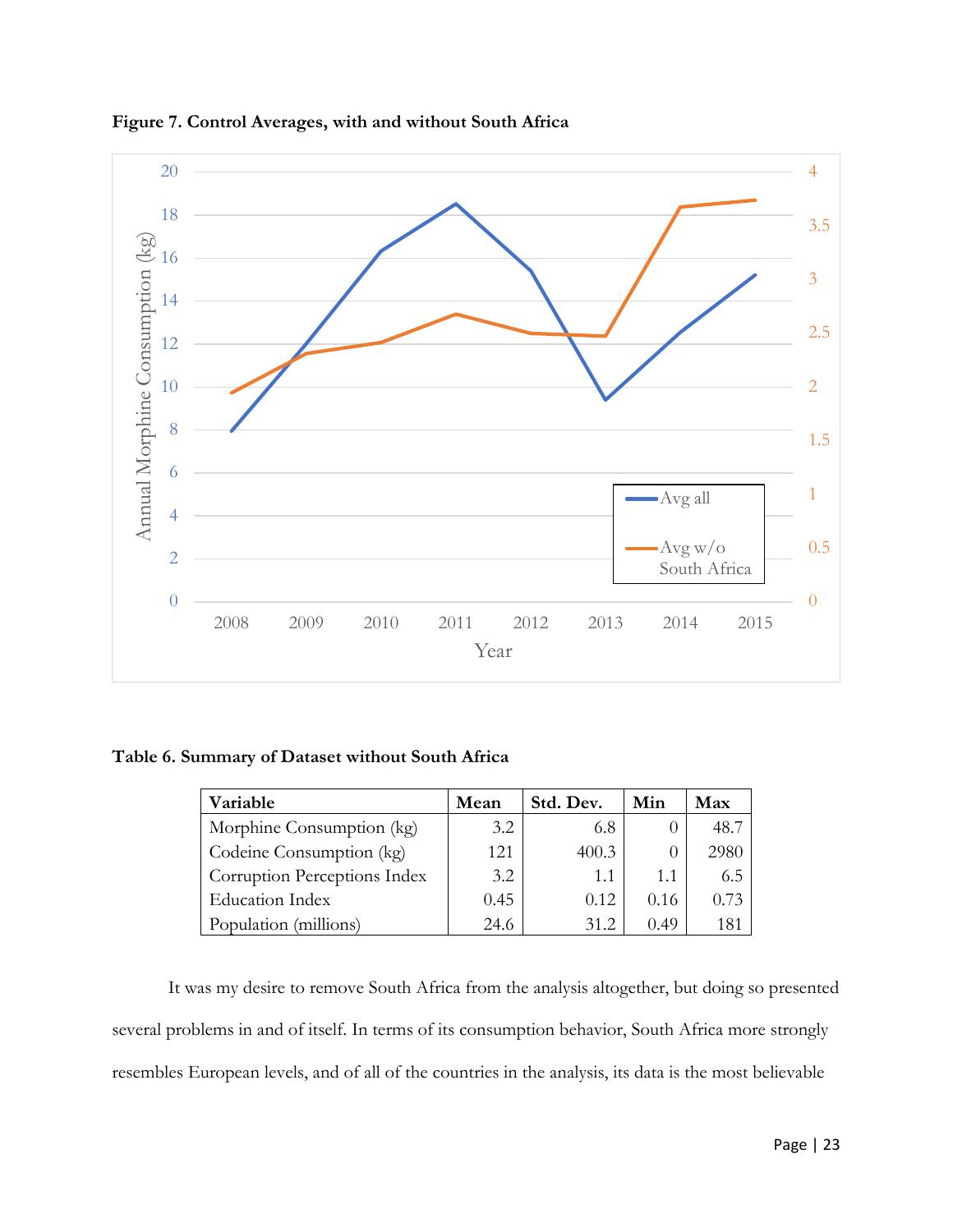and likely the most accurate. Removing South Africa from the dataset accentuates the problem of having far too many countries with poor reporting. Furthermore, it leaves mostly countries with very low levels of consumption, making changes in consumption trends more nuanced and difficult to observe. These concerns were verified in my attempts to perform analyses without South Africa, which left virtually every variable as statistically insignificant, as shown in Table 7.

| Variable name                | Coefficient | P-value | 95 % Conf. Interval |
|------------------------------|-------------|---------|---------------------|
| Presence of ACS program      | $-0.044$    | 0.980   | $(-3.49 - 3.40)$    |
| Codeine Consumption          | $-0.003$    | 0.281   | $(-0.007 - 0.002)$  |
| Corruption Perceptions Index | 0.36        | 0.666   | $(-1.27 - 1.99)$    |
| <b>Education Index</b>       | $-18.56$    | 0.244   | $(-49.88 - 12.76)$  |
| Population                   | 0.63        | < 0.001 | $(0.35 - 0.91)$     |

**Table 7. Time Series Regression, without South Africa**

I chose to include South Africa mainly because of the quality of the data it provided. While I acknowledge that it strongly influenced the outcome, I am somewhat reassured by a careful comparison of the different averages depicted in Figure 7. In general, the trends are at least similar: the lowest point is in 2008, and there is a local maximum in 2011, a local minimum in 2013, and an upward trend in 2014 through 2015.

#### *Recommendations and Future Directions*

The results of this research do not allow me to confidently recommend the program for widespread implementation. In no case did this concept spiral out of control or result in systemic overuse or misuse of morphine. Thus the risk of harm appears to be minimal, particularly in the African context, where opioids are so woefully underutilized. There are currently too few instances to truly gauge the full effect of the program, and therefore it is worth further experimentation to observe possible outcomes. As previously mentioned, improved data collection and reporting will be important going forward.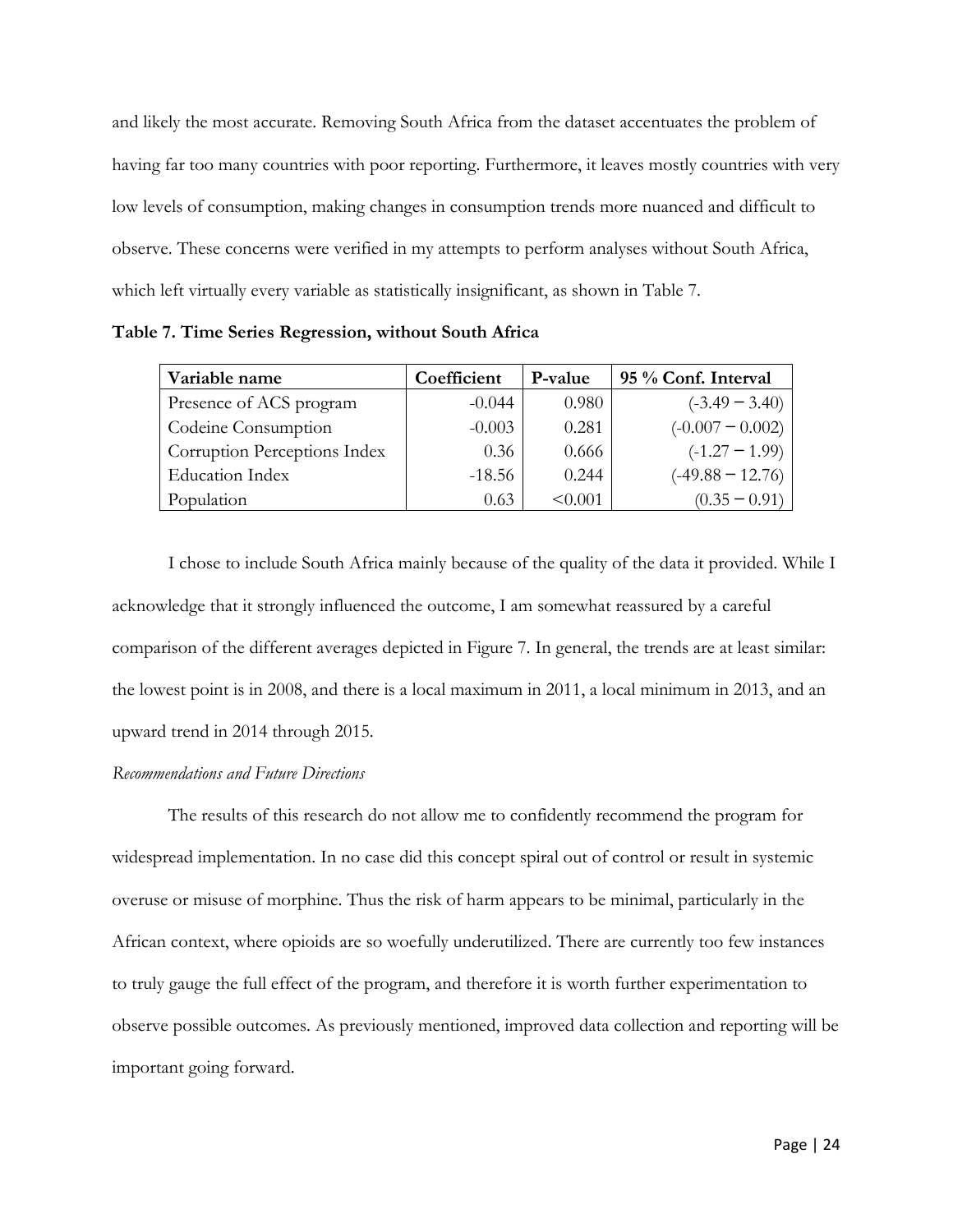From my research on this situation, I believe that the most significant roadblock to improving palliative care in Africa exists with the doctors themselves. While my experiment was limited to available data and focused more on a measurement of program outputs (i.e. morphine consumption), I feel that it would be more useful to determine program outcomes. Specifically, is the training being administered by the ACS program having an impact on prescriber attitudes and behaviors? This could be achieved by administering a survey to program participants, both prior to training to determine baseline attitudes and upon completion of the program. The survey should gauge attitudes toward opioids, knowledge of situations where it is appropriate to prescribe them, knowledge of how to dose them, and knowledge of necessary monitoring parameters. This is important because no matter how much morphine supply is increased, it will not have an impact unless prescribers are willing to utilize what is made available.

It is also important to determine government attitudes towards palliative care. The majority of African countries administer healthcare from the national level, and much of the healthcare provided is driven by standard treatment guidelines (STGs) which essentially serve as treatment protocols describing how to respond to a particular clinical scenario. An interesting topic of study would be to determine how many countries in Africa have an established palliative care STG that includes morphine for the treatment of severe pain.

A great deal of work remains to be done in regards to this crisis. This capstone paper represents a first attempt at program evaluation and hopefully serves to shed light on an unacceptable situation that merits immediate attention. This is a humanitarian catastrophe that has led to unnecessary suffering for many thousands, if not millions, of Africans who are left to die ignominious deaths. The resources exist to rectify this situation in an affordable manner, but it will require the concerted efforts of international organizations, governments, and healthcare providers to adequately address the problem.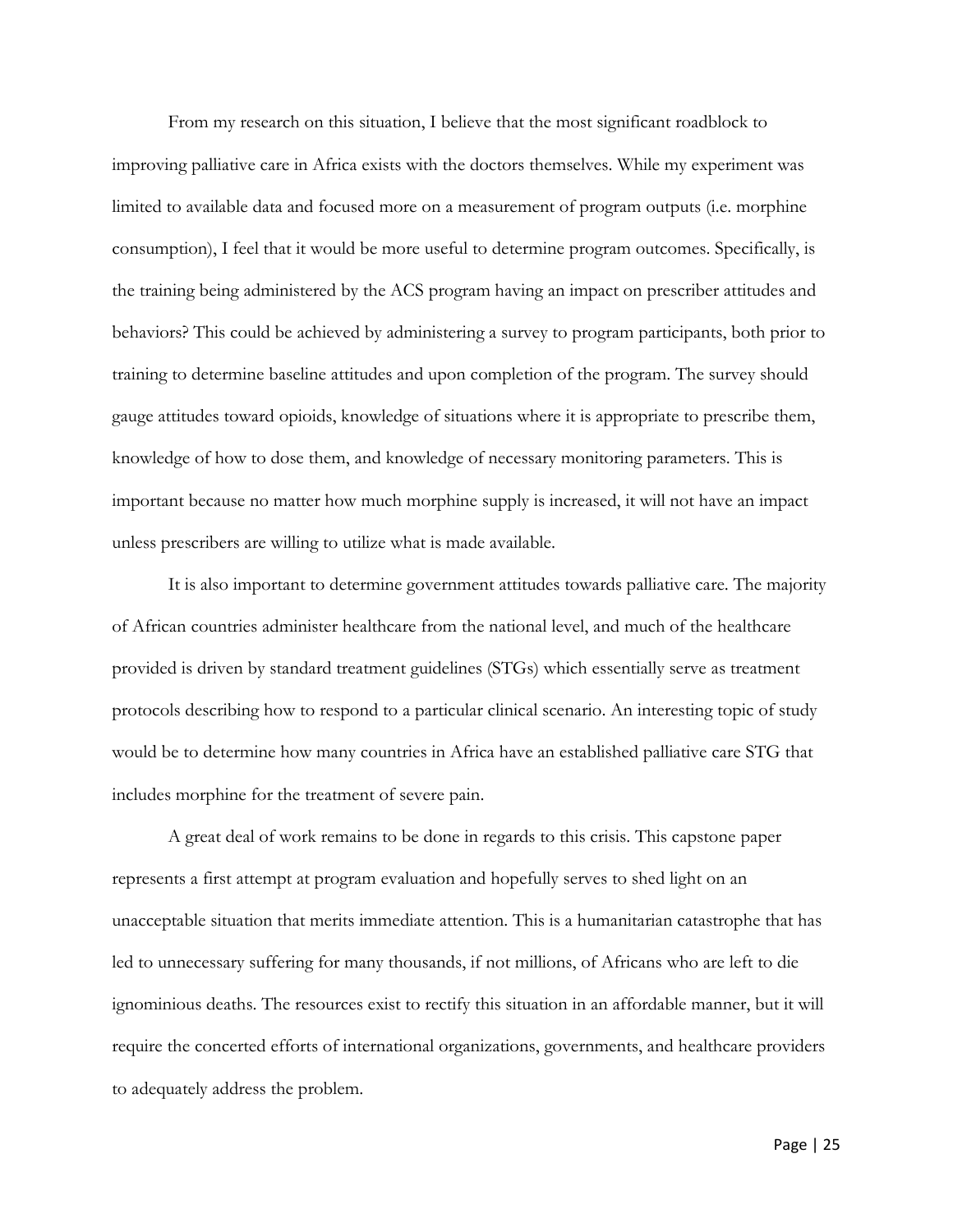## **Acknowledgements**

I would like to express my deepest gratitude to the following individuals: Dr. Laila Akhlagi, PharmD, MPA, whose mentorship led me to the discovery of this topic and inspired me to pursue it; Dr. Meg O'Brien, PhD, at American Cancer Society, who offered information and personal insight into the inner workings of the Treat the Pain initiative; Dr. Alex Combs, PhD, who provided extensive support with the use of Stata software; and Dr. Karen Blumenschein, PharmD, who has provided invaluable counseling on project design and resources for data, and whose encouragement has inspired me to press on when I was unsure of how to proceed.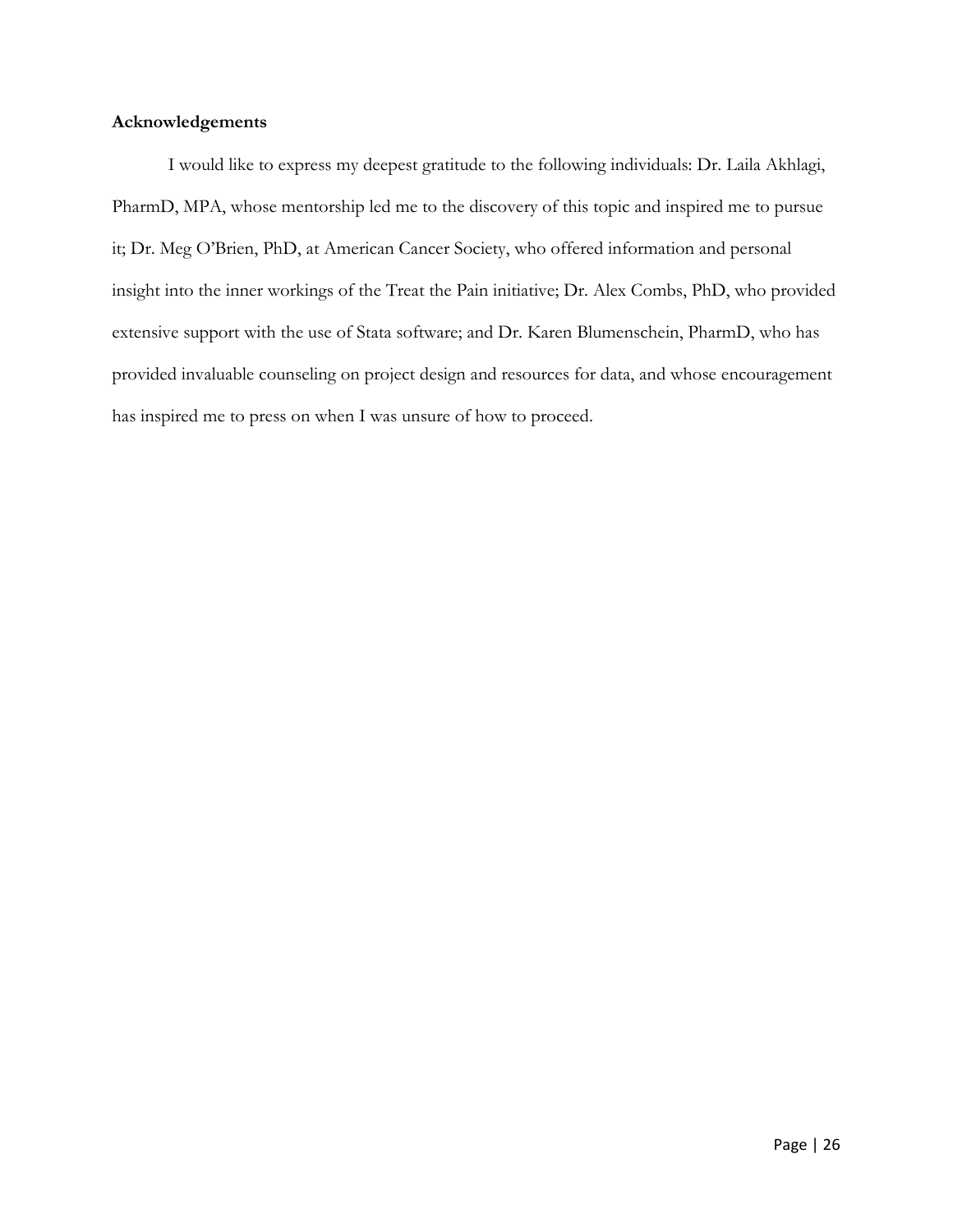# **Appendix A**

Countries included in the analysis:

| Algeria                       | Mali         |
|-------------------------------|--------------|
| Angola                        | Mauritania   |
| Benin                         | Mauritius    |
| Botswana                      | Morocco      |
| Burkina Faso                  | Mozambique   |
| Burundi                       | Namibia      |
| Cameroon                      | Niger        |
| Cape Verde                    | Nigeria*     |
| Chad                          | Rwanda*      |
| Congo, Democratic Republic of | Senegal      |
| Cote d'Ivoire                 | Sierra Leone |
| Egypt                         | South Africa |
| Eritrea                       | Sudan        |
| Ethiopia                      | Swaziland*   |
| Gabon                         | Tanzania     |
| Ghana                         | Togo         |
| Kenya*                        | Tunisia      |
| Lesotho                       | Uganda $*$   |
| Libya                         | Zambia       |
| Madagascar                    | Zimbabwe     |
| Malawi                        |              |

\* - Indicates a treatment country

Countries excluded from the analysis:

- Due to a failure to report across all years of the analysis (2007-2016):
	- o Central African Republic, Djibouti, Equatorial Guinea, Gambia, Republic of Congo, Somalia, South Sudan
- Due to a failure to report morphine consumption across all years of the analysis (2007-2016): o Guinea, Liberia
- Due to an inability to obtain other data for the analysis:
	- o Ascension Island, Saint Helena, Sao Tome and Principe, Seychelles, Tristan da Cunha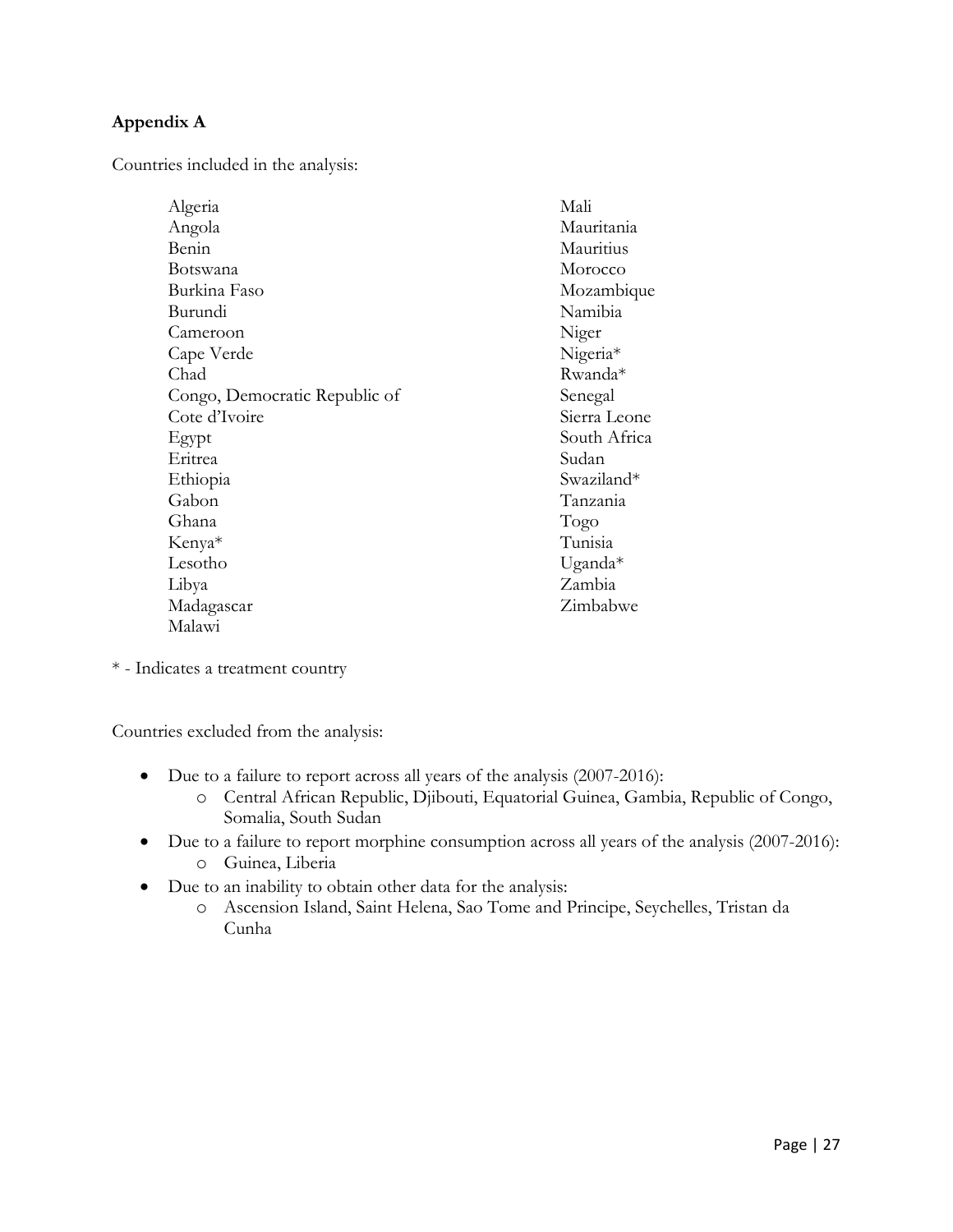# **References**

American Cancer Society (ACS). Treat the Pain: A Program of the American Cancer Society. 2013. <http://www.treatthepain.org/> (last accessed on February 6, 2019).

Davis CS and Anderson ED. Breaking the Cycle of Preventable Suffering: Fulfilling the Principle of Balance (October 25, 2010). Temple International & Comparative Law Journal, Vol. 24, No. 2, p. 329, 2010; Temple University Legal Studies Research Paper. Available at SSRN: <https://ssrn.com/abstract=2011197>

Dean L. Codeine Therapy and CYP2D6 Genotype. 2012 Sep 20 [updated 2017 Mar 16]. In: Pratt V, McLeod H, Rubinstein W, Dean L, Kattman B, Malheiro A, editors. Medical Genetics Summaries [Internet]. Bethesda (MD): National Center for Biotechnology Information (US); 2012-. Available from <http://www-ncbi-nlm-nih-gov.ezproxy.uky.edu/books/NBK100662/> PubMed PMID: 28520350.

Dent J, Manner CK, Milner D, Mutebi M, Ng'ang'a A, Olopade OI, Rebbeck TR, Stefan DC. "Africa's Emerging Cancer Crisis: A Call to Action." BIO Ventures for Global Health. June 2017. Accessed at [https://bvgh.org/wp-content/uploads/2017/07/Africas-Emerging-Cancer-Crisis-A-](https://bvgh.org/wp-content/uploads/2017/07/Africas-Emerging-Cancer-Crisis-A-Call-to-Action.pdf)[Call-to-Action.pdf](https://bvgh.org/wp-content/uploads/2017/07/Africas-Emerging-Cancer-Crisis-A-Call-to-Action.pdf) (last accessed on December 4, 2018).

Ferlay J, Soerjomataram I, Dikshit R, Eser S, Mathers C, Rebelo M, Parkin DM, Forman D, Bray F. Cancer incidence and mortality worldwide: sources, methods and major patterns in GLOBOCAN 2012. Int J Cancer. 2015 Mar 1;136(5):E359-86. doi: 10.1002/ijc.29210. Epub 2014 Oct 9. PubMed PMID: 25220842.

Hannon, Breffni, et al. "Provision of palliative care in low-and middle-income countries: overcoming obstacles for effective treatment delivery." J Clin Oncol 34.1 (2016): 62-8.

Knaul FM, Farmer PE, Krakauer EL, De Lima L, Bhadelia A, Jiang Kwete X, Arreola-Ornelas H, Gómez-Dantés O, Rodriguez NM, Alleyne GAO, Connor SR, Hunter DJ, Lohman D, Radbruch L, Del Rocío Sáenz Madrigal M, Atun R, Foley KM, Frenk J, Jamison DT, Rajagopal MR; Lancet Commission on Palliative Care and Pain Relief Study Group. Alleviating the access abyss in palliative care and pain relief-an imperative of universal health coverage: the Lancet Commission report. Lancet. 2018 Apr 7;391(10128):1391-1454. doi: 10.1016/S0140-6736(17)32513-8. Epub 2017 Oct 12. Review. Erratum in: Lancet. 2018 Mar 9;:. PubMed PMID: 29032993.

Krakauer EL, Muhimpundu MA, Mukasahaha D, Tayari JC, Ntizimira C, Uhagaze B, Mugwaneza T, Ruzima A, Mpanumusingo E, Gasana M, Karamuka V, Nkurikiyimfura JL, Park P, Barebwanuwe P, Tapela N, Elmore SN, Bukhman G, Leng M, Grant L, Binagwaho A, Sezibera R. Palliative Care in Rwanda: Aiming for Universal Access. J Pain Symptom Manage. 2018 Feb;55(2S):S77-S80. doi: 10.1016/j.jpainsymman.2017.03.037. Epub 2017 Aug 10. PubMed PMID: 28803090.

Luyirika EB, Namisango E, Garanganga E, Monjane L, Ginindza N, Madonsela G, Kiyange F. Best practices in developing a national palliative care policy in resource limited settings: lessons from five African countries. Ecancermedicalscience. 2016 Jul 7;10:652. doi: 10.3332/ecancer.2016.652. eCollection 2016. Review. PubMed PMID: 27563347; PubMed Central PMCID: PMC4970625.